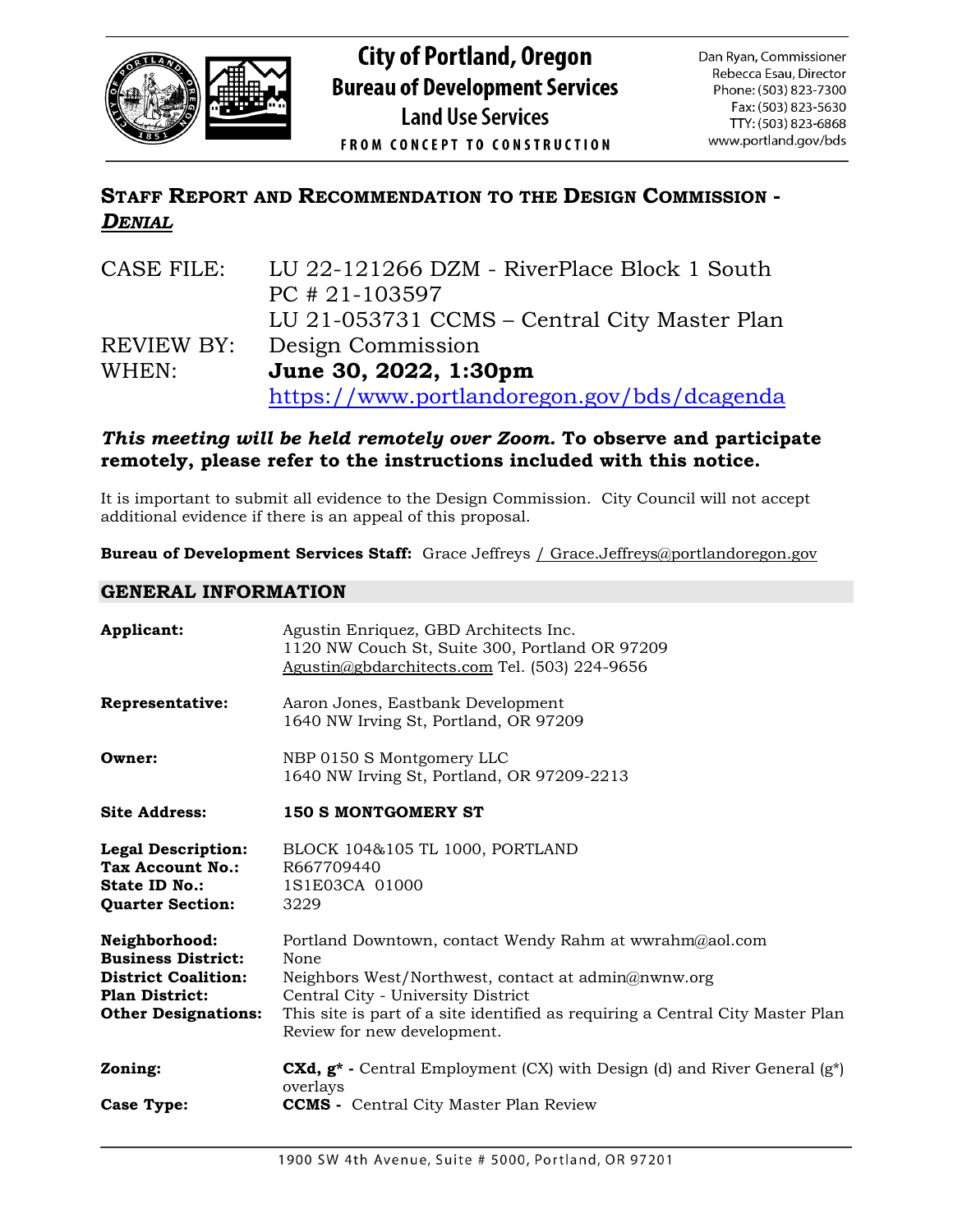**Procedure: Type III,** with a public hearing before the Design Commission. The decision of the Design Commission can be appealed to City Council.

## **Proposal:**

Applicant is seeking Design Review approval for a new 30-story multi-family residential tower on the former Riverplace Athletic Club (RAC) site. This development will be a Phase 1 of the inprocess CCMP for the entire Riverplace site (LU 21-053731). This proposal will include approximately 344 residential units with parking provided by utilizing unused existing spaces in the adjacent Douglas Apartments garage. A total of 16,610 square feet of new public open area will also be provided in two locations - in the middle of Block 1 and at the southern end of Block 1. These two open areas will provide public links from the Harbor Drive Trail on the west of the property to the new Street "A" as well as publicly-accessible landscaped open space.

Five (5) Modifications are requested [PZC 33.825.040]:

- 1. 33.510.210.D.3.e Bonus heights, RiverPlace Height Opportunity Area. Request to allow an increased floor plate size from the allowed maximum 10,000 square feet to 12,500 square feet above 100' in height.
- 2. 33.510.251.A.3.e Special building height corridors and tower orientation. Request to modify "north-south" from cardinal north-south to being 90 degrees perpendicular to the easternly and westerly street grids west of the site.
- 3. 33.510.220 Ground Floor Windows, North Elevation Request to reduce the ground floor window requirements from at least 40 percent to 26 percent of the ground level wall areas.
- 4. 33.510.220 Ground Floor Windows, South Elevation Request to reduce the ground floor window requirements from least 40 percent to 21 percent of the ground level wall areas.
- 5. 33.510.243 Ecoroofs. Request to reduce the eco-roof coverage from 60 percent (100 percent with 40 percent allowance for services) to 58 percent.

Proposal includes:

- Parking. To be accommodated on the adjacent, common-ownership Douglas Apartments and Townhomes site (APP.9).
- Loading. To be provided at the SE corner of the site off of the future "A" Street. Two spaces 35'x10'x13' clear and paved for loading.
- Short term bicycle parking. To be distributed throughout the site near main building and entry locations.
- Long term bicycle parking. To be accommodated some in units (maximum 50% in units), on level 1.5, the main bike parking amenity, and the remainder in the ground floor storage area.

A Design Review is required for new development within a Design Overlay zone in Central City Plan District per Section 33.420.041 of Title 33, Portland Zoning Code.

Additionally, Central City Master Plan review is required for new development on this site per Section 33.510.255 of Title 33, Portland Zoning Code. This requirement has been addressed through the recently approved Central City Master Plan review LU 21-053731 CCMS.

## **Approval Criteria:**

In order to be approved, this proposal must comply with the approval criteria of Title 33, Portland Zoning Code. The applicable approval criteria are:

- *Central City Fundamental Design Guidelines*
- *33.825.040 Modifications That Will Better Meet Design Review Requirements*

## **ANALYSIS**

**Site and Vicinity:** This proposal is for redevelopment of the former Riverplace Athletic Club (RAC) site, located at 150 South Montgomery Street. This will be a Phase 1 of the in-process Central City Master Plan (CCMP) (LU 21-053731 CCMS). The full site encompasses the RAC and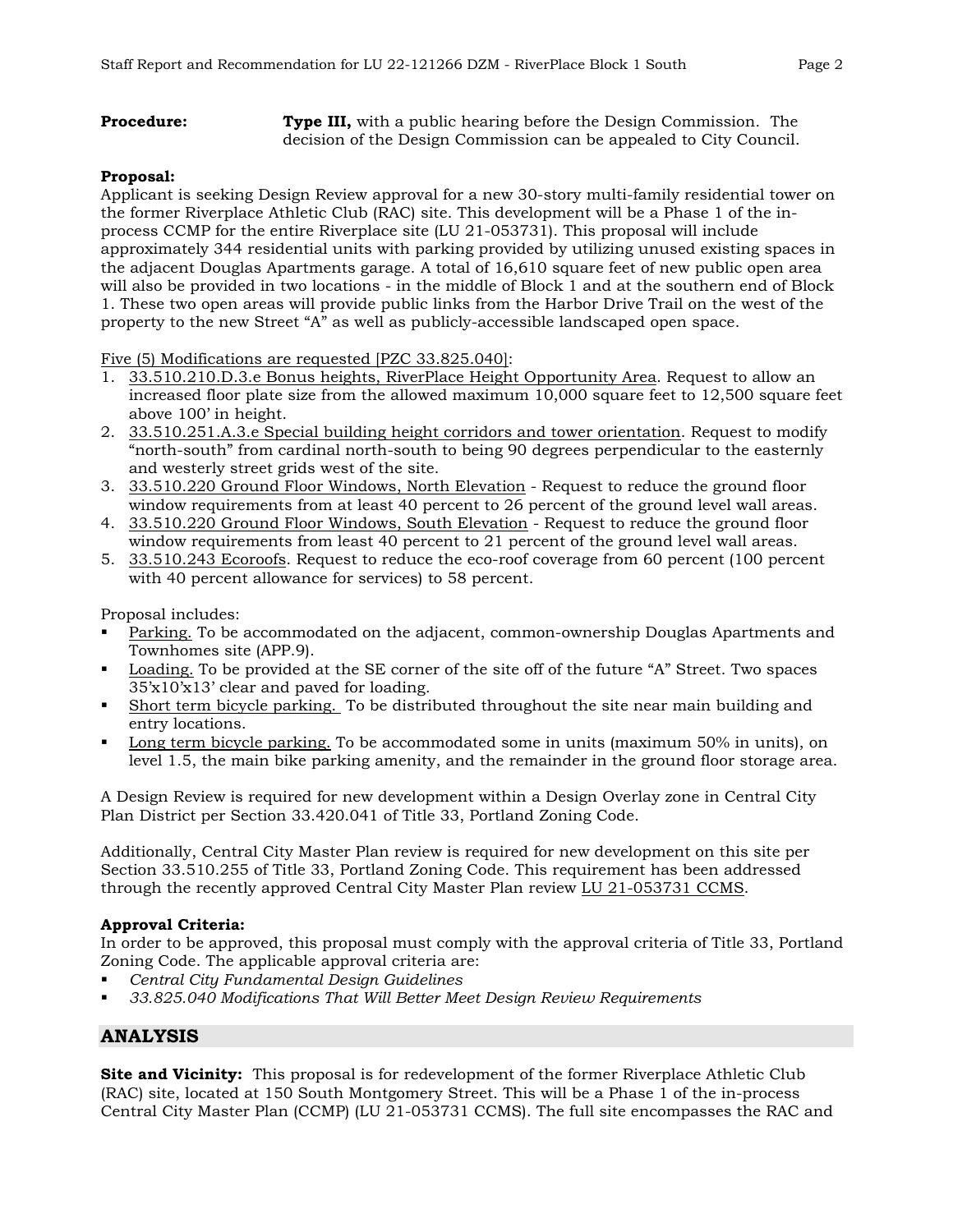The Douglas Apartments and Townhomes, and is within the 8 acres of the RiverPlace Central City Masterplan CCMP that established the framework for redevelopment for this area.

The subject property is an 8.03-acre site (349,708 square feet) located within the University District/ South Downtown subdistrict of the Central City Plan District. The site is bound by South Harbor Way/ South Harbor Bike Path at the west, South Montgomery Street at the north, South River Drive at the east, and South River Parkway at the south.

Existing development on the site includes:

- RiverPlace Athletic Center, RAC (1986): At 105 S Montgomery Street, at the west side of the site, lies the 2-story, 20,520 sq. ft. former RiverPlace Athletic Center building, constructed in 1986.
- RiverPlace 2, the Douglas Apartments (1992): At 0308-0320 S Montgomery Street, at the north end of the site, lies the RiverPlace Parcel 2 plus the 5-story Douglas Apartment development constructed in 1992. It consists of an at-grade 1-story structured parking podium (visitor parking) with some retail frontage. Above this podium lies the Douglas Apartments over another floor of structured parking (resident parking), as well as 2-3 story townhomes, most with built-in garages.
- RiverPlace 2, the Douglas Townhomes (1993): At 2025 S River Drive, at the south end of the site, lies the 3-4 story RiverPlace 2 Douglas Townhomes which were constructed in 1993 and contain limited retail frontage (facing the Plaza at River Drive) and 2-3 story townhomes, most with built-in garages.

The total existing development is 583,726 gross square feet, which includes 528,264 gross square feet in the residential buildings, and 55,462 gross square feet in the RAC building, for a 1.67:1 FAR. The total existing uses include 290 existing residential units, 68,300 gross square feet of retail sales and service uses and 722 parking spaces (Exhibit C.39). Existing parking on site is located in two parking structures: one located roughly at the grade of S River Drive and the other located a level above it in the Douglas Apartments building, and most of the townhouses have a built-in garage (Exhibit C.79).

This site is located in the Downtown Pedestrian District. The City's Transportation System Plan has identified the following for the perimeter streets:

- South River Parkway: Considered a Major Transit Priority Street, Traffic Access Street, Major City Bikeway, and a Major City Walkway.
- South River Drive: Considered a City Bikeway, City Walkway, and a Local Service Street for Transit and Traffic.
- South Montgomery Street: Considered a City Bikeway, City Walkway, and a Local Service Street for Transit and Traffic.
- South Harbor Way/ South Harbor Bike Path: Considered a Major City Bikeway, Major City Walkway, and a Local Service Street for Transit and Traffic.

Note: The multi-use South Harbor Bike Path is considered a "street" per Portland Zoning Code Section 33.910, which defines "street" as "A right-of-way that is intended for motor vehicle, pedestrian or bicycle travel or for motor vehicle, bicycle or pedestrian access to abutting property".

The site is located within the University District/ South Downtown subdistrict of the Central City Plan District and the neighborhood around the RiverPlace site includes a marina, a park, and the greenway, as well as offices, three hotels, condominiums, apartments, and retail development, including retail spaces along Tom McCall Waterfront Park's esplanade.

**Zoning:** The Central Commercial (CX) zone is intended to provide for commercial development within Portland's most urban and intense areas. A broad range of uses is allowed to reflect Portland's role as a commercial, cultural and governmental center. Development is intended to be very intense with high building coverage, large buildings, and buildings placed close together. Development is intended to be pedestrian-oriented with a strong emphasis on a safe and attractive streetscape.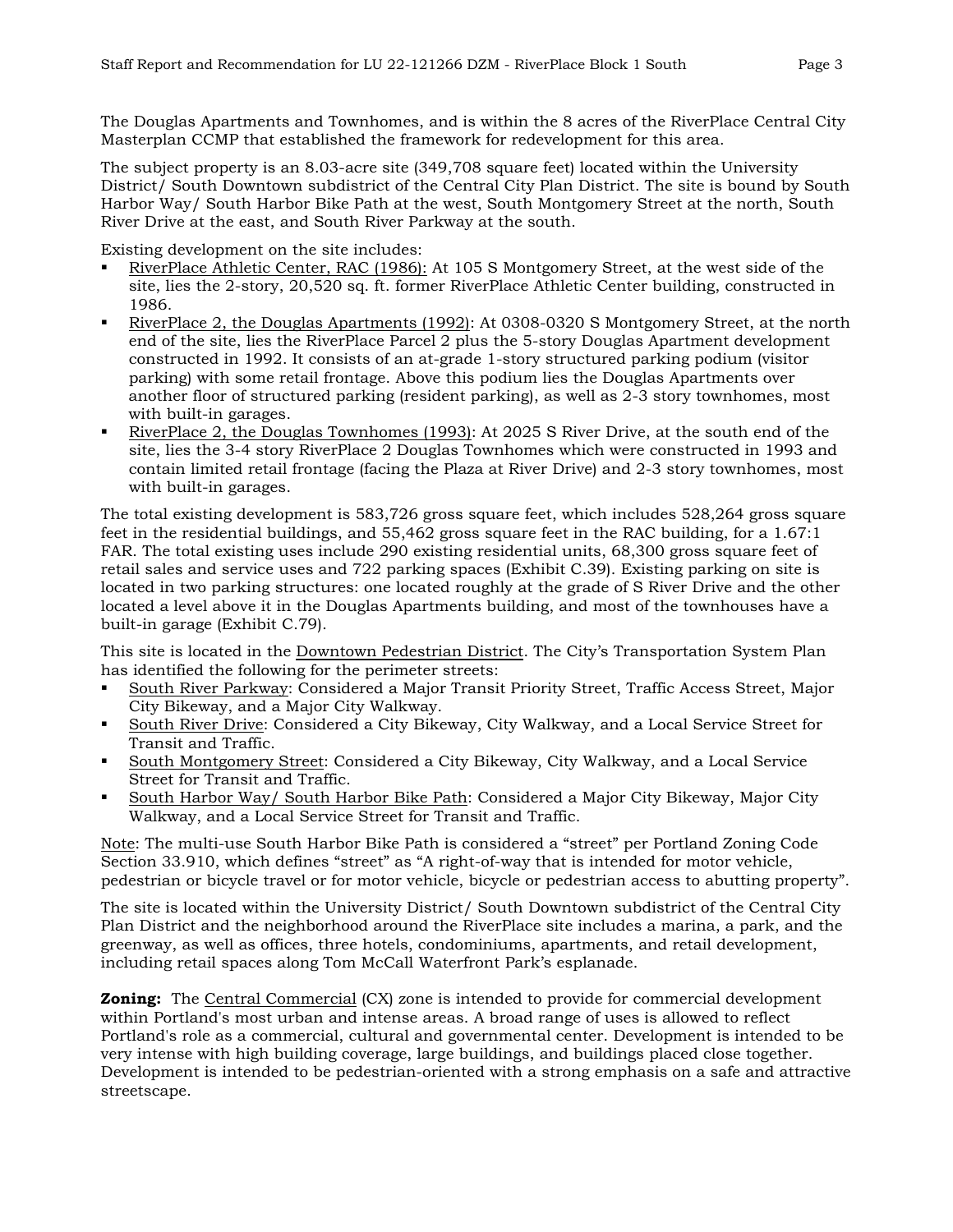The "d" overlay promotes the conservation and enhancement of areas of the City with special historic, architectural, or cultural value. New development and exterior modifications to existing development are subject to design review. This is achieved through the creation of design districts and applying the Design Overlay Zone as part of community planning projects, development of design guidelines for each district, and by requiring design review. In addition, design review ensures that certain types of infill development will be compatible with the neighborhood and enhance the area.

The River Overlay zones implement the land use pattern identified in the Central City 2035 Plan (2018). There are two River Overlay zones each with their own purpose:

The River General "g\*" overlay zone allows for uses and development that are consistent with the base zoning and allows for public use and enjoyment of the riverfront.

The Central City Plan District implements the Central City 2035 Plan. The regulations address the unique role the Central City plays as the region's premier center for jobs, health and human services, tourism, entertainment, and urban living. The regulations encourage a high-density urban area with a broad mix of commercial, residential, industrial, and institutional uses, and foster transit-supportive development, pedestrian and bicycle-friendly streets, a vibrant public realm and a healthy urban river. The site is within the University District/ South Downtown Subdistrict of this plan district.

**Land Use History:** City records indicate that prior land use reviews include the following. Items that are *italicized* are conditions of approval that may apply.

Land Use History for this entire site:

 LU 21-053731 CCMS: Approval on appeal to City Council of a Central City Master Plan (CCMS) for this site.

Development on the west part of the site, at 0150 SW Montgomery Street, called the RiverPlace Athletic Club, was constructed in 1986. This includes the building, on tax account number R246187 (R667709440), and the private access drive to the east, referred to as S Harbor Place, on tax account number R246186 (R667709430):

- LU 12-214842 DZ (2012) Approval of 2012 Design Review for a LED, internally illuminated wall sign 13'-4" wide and 3'-8" high, approximately 49 sq. ft. in area.
- LU 08-112793 DZ, (2008) Approval of 2008 Design Review to install rooftop mechanical equipment, a 3'-0" x 3'-0" x 3'-0" rooftop condenser unit.
- LU 05-129602 DZ, (2005) Approval of a 2005 Design Review for two pairs of French doors, multi-sliding doors, and patio improvements.
- LU 97-014100 (LUR 97-00054), (1997) Approval of 1997 Design Review to construct a onestory building addition to enclose an existing deck.
- LU 97-00763 DZ and LU 98-00274 DZ, (1997) Approval of Design Review to remove "tiffany" lights and install white neon tubing.
- VZ 208-65**:** Approval of a 1965 Variance to have more than one sign in an "S" zone.

Development on the north part of the site, initially referred to as the first element of RiverPlace Parcel 2 development, was constructed in 1991 and includes a one-story parking podium with the Douglas Apartments and townhomes above. This includes tax account numbers R326736 (R991030290) and R326737 (R991030291):

- LU 10-124265 DZ (2010), Approval of a 2010 Design Review for railing change to balconies.
- LUR 94-00025 DZ: Approval of a 1994 Design Review for plantings of trees, shrubs, and groundcover, and installation of streetlights for a new City Street system.
- LUR 93-00604: Approval of a 1993 Design Review with a Modification so as not to require conformance with the Required Retail Standard of 33.510.225 at all but the SW River Drive frontage, and a Modification to the Ground Floor Windows standards of 33.130.230 in order to significantly reduce both the length and area of ground level windows at all of the proposed buildings, and a Greenway Review, for a 182-unit residential development.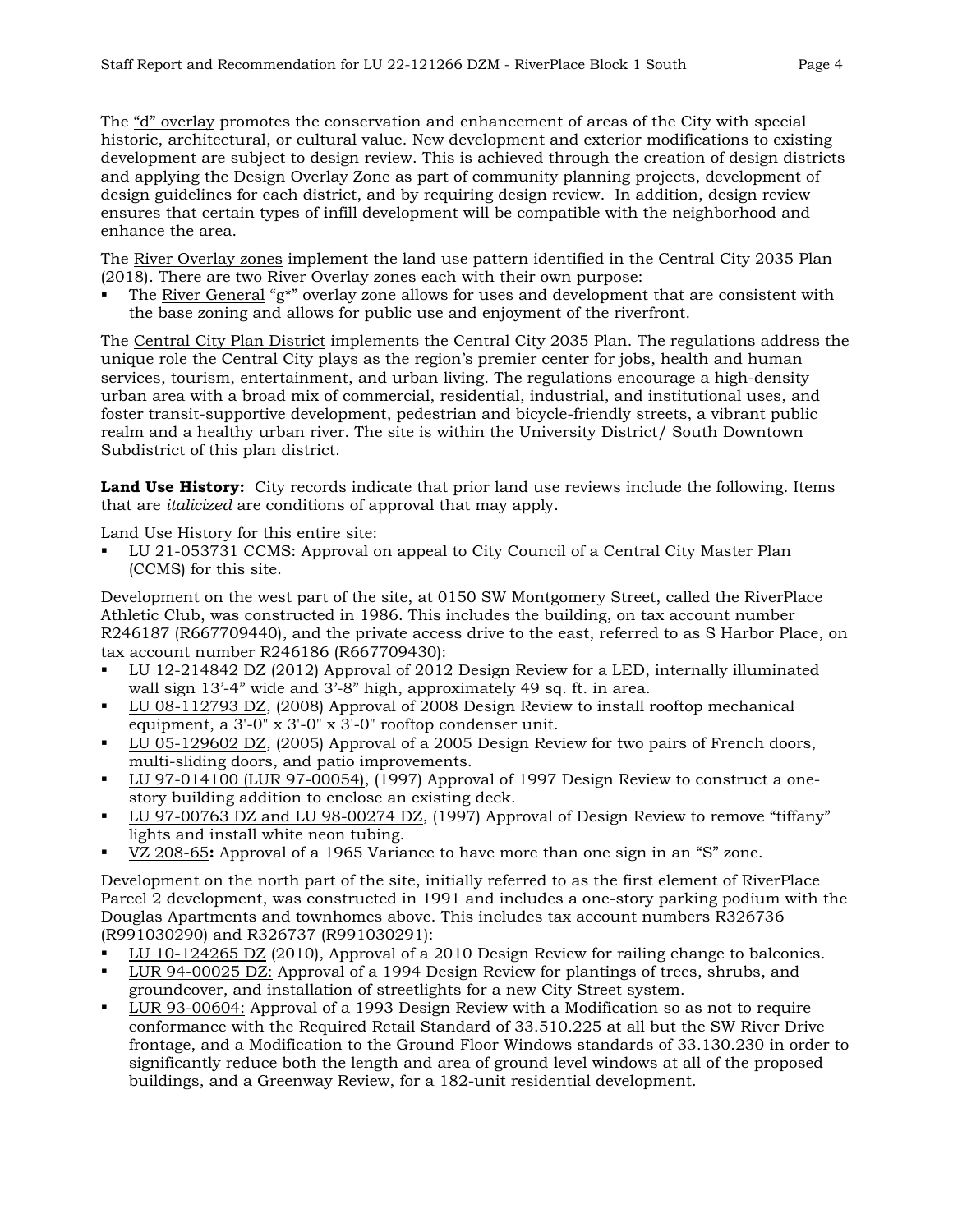- LUR 93-00603: Approval of a 1993 Conditional Use for parking within the Downtown Subdistrict and an Adjustment to the Southwest Waterfront Maximum Interim Parking Space Ratios of the Downtown Parking and Circulation Policy, in order to increase the number of parking spaces from the allowed 182 spaces to the proposed 212 spaces.
- LU 92-00006 CU (1992), Approval for 1992 Conditional Use for a 3-year request to provide 124 valet parking spaces on the roof deck of the RiverPlace garage as a Commercial Parking use in the Downtown Subdistrict of the Central City Plan District.
- LU 89-005412 GP / LU 89-005551 DZ (GP 12-89) (1989), Approval of 1989 Greenway and Design Review for 108 new apartments and 136 parking spaces on Parcel 2. The parking and housing will be constructed above a one-story parking structure (currently not built) that was approved in 1988. Design Review Approval (DZ 56-89) and CU approval (CU 51-89) were processed separately.
	- $\overline{O}$  LU 89-004897 DZ (DZ 56-89): (1989), Approval of 1989 Design Review a blank wall for the west relating to GP 12-89 RiverPlace Project, subject to conditions A-J, including: *A. The east/ west public pathway through the project shall be located and designed in such a way as to facilitate its use.*
	- $\circ$  LU 89-003936 (CU 51-89): (1989), Approval of a 1989 Conditional Use review to relocate a previously approved parking lot (CU 19-88) and increase from the allowed 108 spaces to 136 spaces. *Subject to conditions A-I, including: A. The 136 new spaces being requested shall be used solely by residents of the residential units. G. Twenty-seven interior, convenient bicycle parking spaces shall be provided.*
- LU 88-004587 DZ (DZ 26-88): (1988) Approval of a 1988 Design Review for a parking structure east of the athletic club. *Approval subject to conditions including: 1) No blank walls shall be allowed, and 2) Public pedestrian access in the east-west direction at the elevation 39 foot courtyard level shall be provided.* See also: GP 005-88 & CU 19-88
	- o LU 88-005328 GP (CU 19-88/GP 005-88). (1988) Approval of a 1988 Conditional Use and Greenway Review to construct a partially below-grade single-story parking structure for 301 cars with retail space of approximately 7,275 sf and residential lobby space of approximately 3,000 sf. This will serve as the first element of Phase II of the "South Waterfront Redevelopment" on Parcel 2. The parking structure will serve the marina, retail shops and restaurants that were built during Phase I of the "South Waterfront Redevelopment". Residential units will be constructed above the proposed garage in a future phase. *Approval subject to conditions including: D) The use of the parking structure shall be primarily for short-term parking (under 4 hours).* See also: DZ 26-88.
- LU 88-100132 MP (MP 46-88), 1988 Review of a Minor Partition for SW Montgomery east of Harbor Way - Block 104 & 105, TL 1 of TL's 18, 29, 47, 60, 65
- LU 88-026777 SU (32-88 SU) (1988) Approval of 1988 Subdivision Review with conditions regarding construction of new ROW's, including River Drive.
- CU 43-86 (1986), Approval of a 1986 Conditional Use review to allow off-street parking within the Greenway.
- CU 86-83 (1983), Approval of a Conditional Use for Willamette Greenway Review and for offstreet parking for 771 vehicles.
- LU 83-000859/83-000860 CU (CU 13-83): Approval of a 1983 Conditional Use review for a temporary heliport.
- CU 46-81 (1981), Approval of a Conditional Use review for temporary parking lot for construction purposes.
- CU 58-80 (1980), Approval of a Conditional Use review for a terrace bowl, esplanade and a marina.

Development on the south part of the site, at 2025 S River Drive, was constructed in 1993. This includes tax account numbers R273071 (R779900200) and R273072 (R779900205). A number of the earlier land use cases listed above also apply to this part of the site.

 LU 05-131173 DZ (2005), Approval a 2005 Design Review for a new glass canopy and storefront system including entry door at a central storefront bay, re-wrapping and minor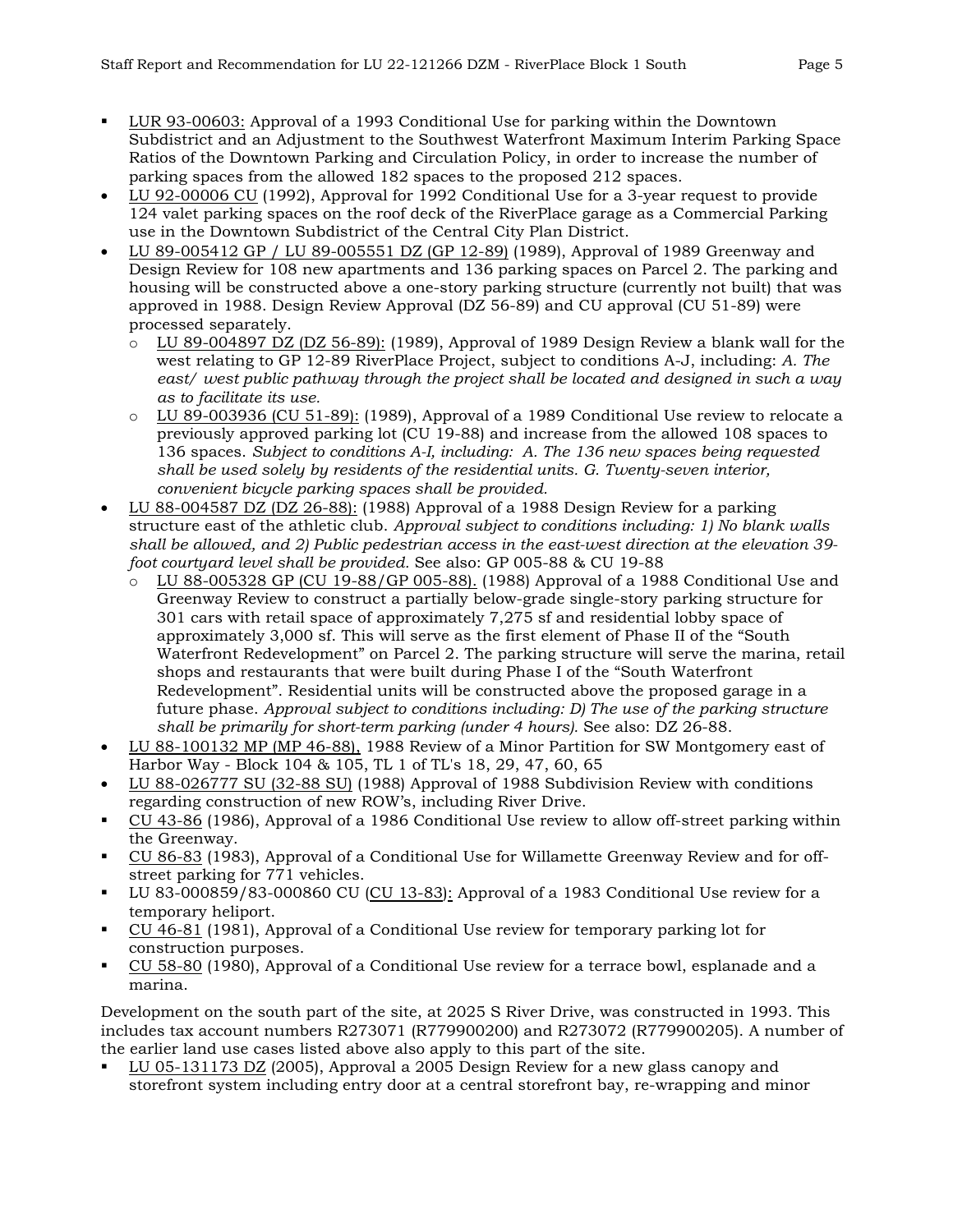alterations to existing awning frames, an area of sidewalk replacement, and construction of two interior walls at end bays.

- LU 97-014670 DZ (LUR 97-00624 DZ) (1997), Approval of 1997 Design Review for replacement awnings.
- 77-89 DZ (1988) Approval of a 1989 Design Review for a sign.

**Agency Review:** A "Request for Response" was mailed **May 16, 2022**. The following Bureaus have responded with comments:

 The **Bureau of Environmental Services**, in their response on June 13, 2022, noted the following (See Exhibit E1 for full details):

**BES does not recommend approval of the design review with modifications application at this time for the following reasons: 1) the Public Works Concept Development plans have not been approved; and 2) there are inconsistencies between the stormwater management plan, the design review plans, and the Public Works Concept Development plans that must be addressed.**

 The **Bureau of Transportation Engineering** responded on June 6, 2020 (Exhibit E.2.a), and then provided a revised response on June 17, 2022 (Exhibit E.2.b). They noted the following (See Exhibit E.2.b for full details)

**Substantial progress has been made by the applicant team. With that said, PBOT cannot support approval of the request at the time of this writing due to the need for concept approval of the public works permit to meet condition of approval C.2 of the master plan review. Public works permit 22-150391-WT (TB0147 RP691) has been set up, but the review is still pending. The plans do appear to be coordinated between the public works permit and the land use submittal, but there remain many technical issues to be resolved. Staff looks forward to revisiting the response once the public works permit concept approval has been secured.**

The following Bureaus have responded with no issues or concerns:

- Water Bureau
- Fire Bureau (Exhibit E.3)
- Site Development Section of BDS (Exhibit E.4)
- Bureau of Parks-Forestry Division (Exhibit E.5)
- **Life Safety Section of BDS (Exhibit E.6)**

**Neighborhood Review:** A Notice of Proposal in Your Neighborhood was mailed on June 9, 2022. Two written responses were received from the Neighborhood Association and notified property owners in response to the proposal.

#### *(Received prior to the staff report dated June 21, 2022)*

- 1. Sandra Burlingame**,** 3-24-2022, concerns with lack of parking.
- 2. Walter Weyler, Chair Downtown Neighborhood Association Board, 3/16/2022, wrote with DNA concerns related to the approval criteria, requirements before Permitting, Open Space, Eco Roofs, FAR, Height, Inclusionary Housing, Tree Plan, and Modifications.

#### *BDS Staff response:*

- Parking. Per 33.510.261.F.2, there are no minimum parking requirements for Growth Parking, which is parking created in conjunction with new development.
- Design Review Purview. The purview of design review includes elements of the project that relate to the approval criteria, in this case, the *Central City Fundamental Design Guidelines* (for the Design Review) and *33.825.040 Modifications That Will Better Meet Design Review Requirements* (for the Modification Review).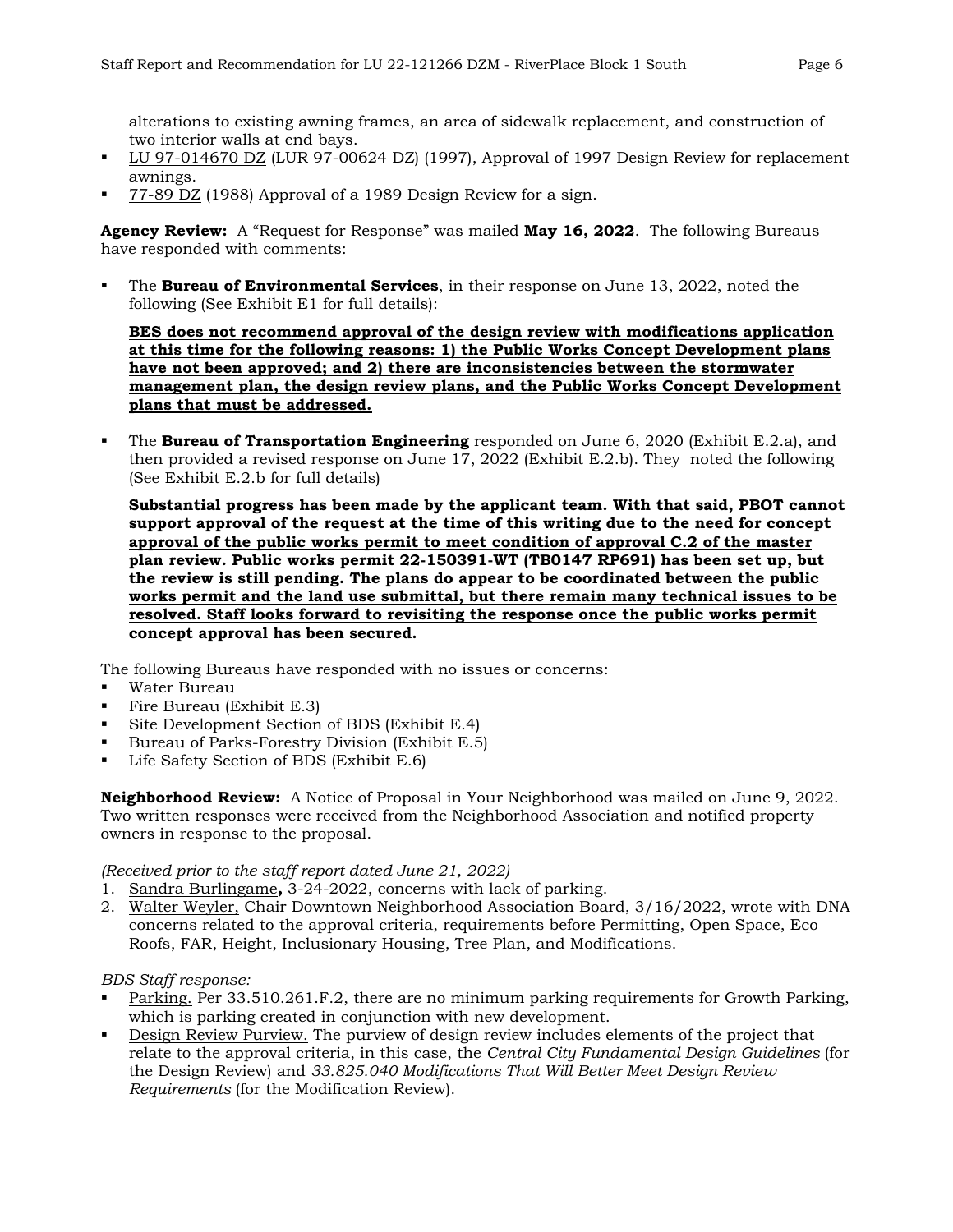- Approval Criteria. The approval criteria for this design review are the *Central City Fundamental Design Guidelines* and *33.825.040 Modifications That Will Better Meet Design Review Requirements.* The Central City 2035 Goals and Policies are not part of the approval criteria for this review. Please refer to the findings below for the applicable approval criteria.
- Requirements before Permitting. Please refer to the Infrastructure Bureau responses above regarding requirements for approval for this land use application.
- Open Space. The DNA asks the Southern Connection open area to be designed to support recreation for students, families and pets. Note, at the base of the ramps the proposal now includes an open grassy area which will provide a usable, flatter lawn area for more active uses for local residents. Please see findings below, especially under A8.
- Eco Roofs. The design has been revised since the DAR to provide 58% of the required 60% of ecoroofs, so this proposal now includes a much more modest Modification request, along with mitigation through two generous landscaped open areas. Please see findings below, especially under Modifications.
- Use allowances (such as FAR, height, inclusionary housing and parking requirements) in the Zoning Code are established in a legislative process with review and approval by the Planning and Sustainability Commission (PSC) and City Council. Concerns regarding these, or other development regulations, should therefore be directed to the PSC or Bureau of Planning and Sustainability Staff (BPS) [\(503\) 823-7700.](https://www.google.com/search?q=bps+portland&rlz=1C1GCEU_enUS901US902&oq=bps+portland&aqs=chrome..69i57j69i60j69i65l2.2384j0j9&sourceid=chrome&ie=UTF-8)
- Tree Plan. Please see tree plans included in landscape drawings, especially C.44 and C.51.
- Modifications. Please see findings below, especially those under Modifications.

## **Procedural History:**

- LU 21-053731 CCMS. Central City Master Plan (CCMS) approval for this site (Exhibit G.6).
- EA 21-103597 PC**.** A Pre-application Conference meeting was held on December 14, 2021 (Exhibit G.5).
- LU 22-119953 DA. A Design Request meeting was held with the Design Commission on April 14, 2022. (Exhibit G.4). This is a requirement per Condition of Approval J from the Central City Master Plan approval for the site LU 21-053731 CCMS. From the Executive Summary, the feedback from the Commission noted that:

*"Most of the tower elevations seem well-related and simple in materials and forms. The most work is needed in the first three floors for a better relationship to surrounding streets and open spaces."* 

 LU 22-121266 DZM. The application was submitted on March 10, 2022 and was deemed to be compete on May 6, 2022 per the applicant's request (Exhibit A.8). The hearing is scheduled for June 30, 2022, which is 55 days from completeness.

## **ZONING CODE APPROVAL CRITERIA**

## **(1) Chapter 33.825 Design Review**

## **Section 33.825.010 Purpose of Design Review**

Design review ensures that development conserves and enhances the recognized special design values of a site or area. Design review is used to ensure the conservation, enhancement, and continued vitality of the identified scenic, architectural, and cultural values of each design district or area. Design review ensures that certain types of infill development will be compatible with the neighborhood and enhance the area. Design review is also used in certain cases to review public and private projects to ensure that they are of a high design quality.

## **Section 33.825.055 Design Review Approval Criteria**

A design review application will be approved if the review body finds the applicant to have shown that the proposal complies with the design guidelines for the area.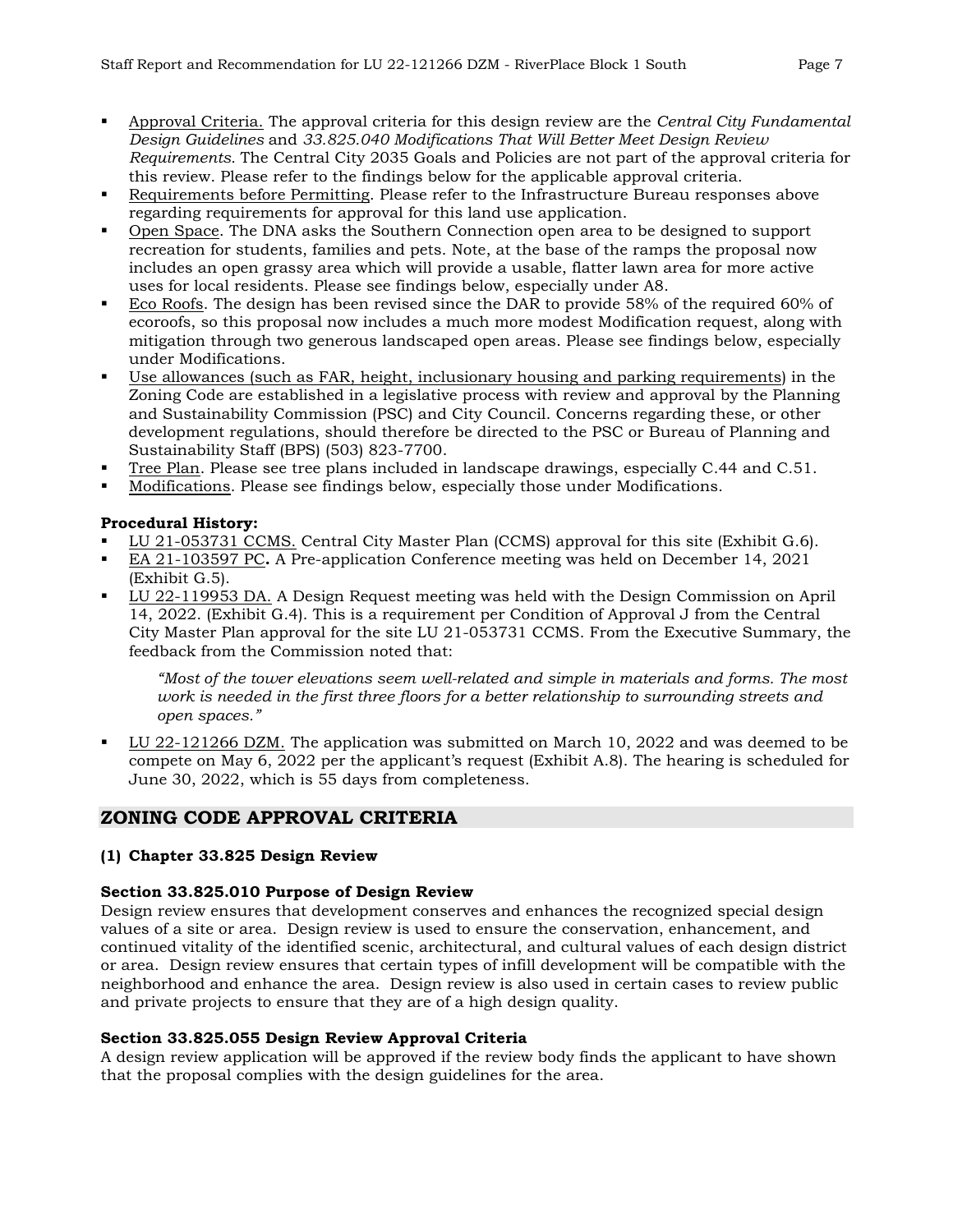**Findings:** The site is designated with design overlay zoning (d); therefore, the proposal requires Design Review approval. Because of the site's location, the applicable design guidelines are the Central City Fundamental Design Guidelines.

#### **Central City Fundamental Design Guidelines**

These guidelines provide the constitutional framework for all design review areas in the Central City.

The Central City Fundamental Design Guidelines focus on four general categories. **(A) Portland Personality,** addresses design issues and elements that reinforce and enhance Portland's character. **(B) Pedestrian Emphasis,** addresses design issues and elements that contribute to a successful pedestrian environment. **(C) Project Design,** addresses specific building characteristics and their relationships to the public environment. **(D) Special Areas,** provides design guidelines for the four special areas of the Central City.

#### **Central City Plan Design Goals**

This set of goals are those developed to guide development throughout the Central City. They apply within all of the Central City policy areas. The nine goals for design review within the Central City are as follows:

- **1.** Encourage urban design excellence in the Central City;
- **2.** Integrate urban design and preservation of our heritage into the development process;
- **3.** Enhance the character of the Central City's districts;
- **4.** Promote the development of diversity and areas of special character within the Central City;
- **5.** Establish an urban design relationship between the Central City's districts and the Central City as a whole;
- **6.** Provide for a pleasant, rich and diverse pedestrian experience for pedestrians;
- **7.** Provide for the humanization of the Central City through promotion of the arts;
- **8.** Assist in creating a 24-hour Central City which is safe, humane and prosperous**;**
- **9.** Ensure that new development is at a human scale and that it relates to the scale and desired character of its setting and the Central City as a whole**.**

*Staff has considered all guidelines and has addressed only those guidelines considered applicable to this project.*

**A1. Integrate the River.** Orient architectural and landscape elements including, but not limited to, lobbies, entries, balconies, terraces, and outdoor areas to the Willamette River and greenway. Develop accessways for pedestrians that provide connections to the Willamette River and greenway.

**Findings:** The River plays an important part in the organization of the RiverPlace Master Plan and of the proposed Block 1 residential tower. The podium rooftop offers a resident outdoor terrace that in the Phase 1 development will offer small glimpses of the river through the Douglas Apartments and Townhomes as well as views of the Marquam Bridge. This development will bring increased density near the river, expanding the number of stewards of the resource.

The proposal also includes the Pedestrian Accessway through the middle of the site and the South Pedestrian Connection to the south of the site, both of which will add and promote circulation through the site towards the River, and that flow will continue with the future development of Phase 2. The lobby of the building is located facing the River and immediately adjacent to the aforementioned Pedestrian Accessway.

*This criterion has been met.*

**A2. Emphasize Portland Themes.** When provided, integrate Portland-related themes with the development's overall design concept.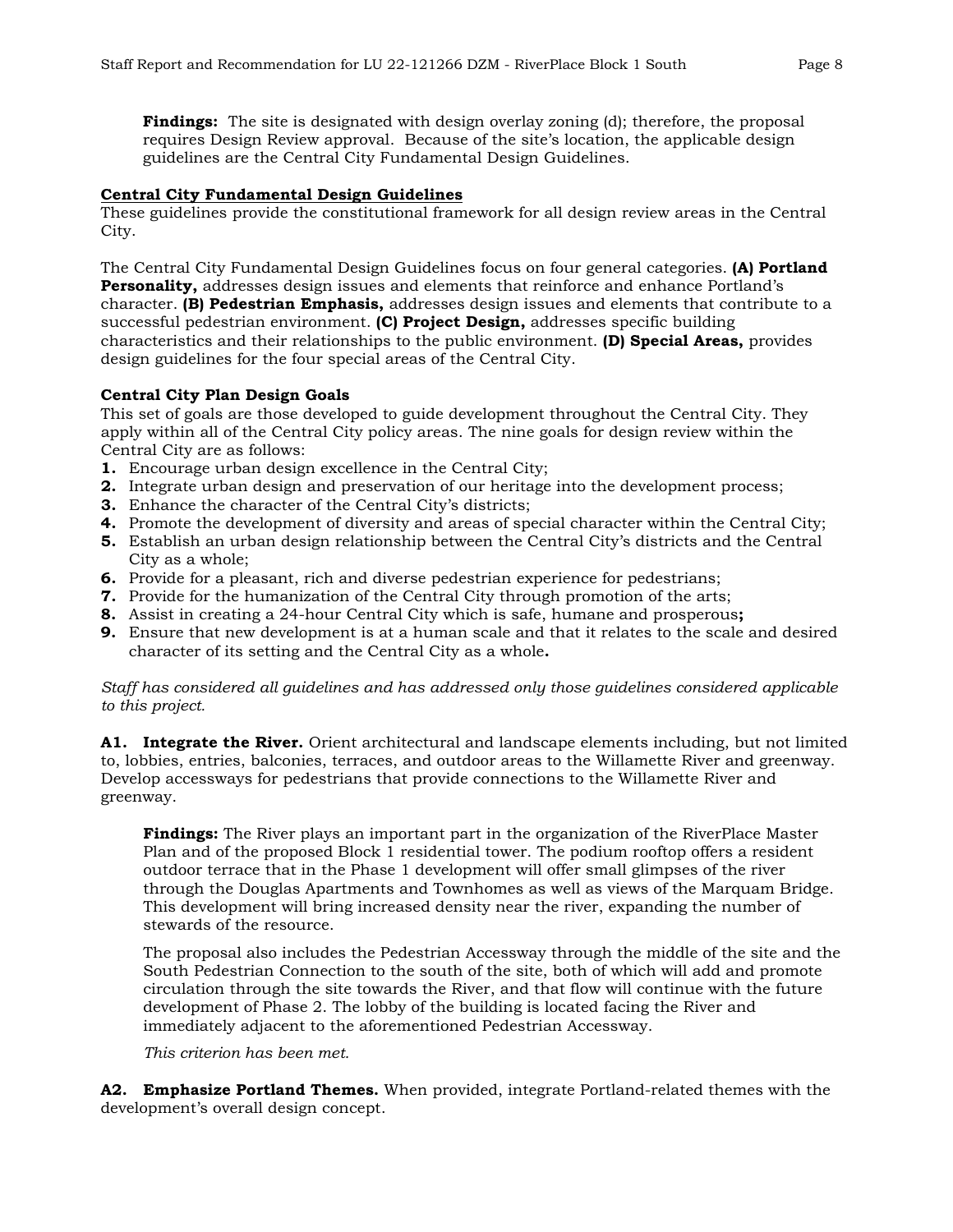**Findings:** The concept behind the proposed tower is that the massing and texture of it reflect a flowing river that is a common theme in both Portland and the Pacific Northwest. The podium concept uses a landform concept that reinforces the use of landscape in design, but is also an eco-roof.

All of the rights-of-way adjacent to the site will be constructed to City of Portland standards, ensuring that continuity of experience from downtown to RiverPlace. The CCMS set forth small block sizes of approximately 200' to allow for more frequent N/S/E/W connections.

*This criterion has been met.*

**A3. Respect the Portland Block Structures.** Maintain and extend the traditional 200-foot block pattern to preserve the Central City's ratio of open space to built space. Where superblock exist, locate public and/or private rights-of-way in a manner that reflects the 200-foot block pattern, and include landscaping and seating to enhance the pedestrian environment.

**Findings:** Through the Central City Master Plan process (CCMS), the block structure of the entire RiverPlace neighborhood was gridded to closely imitate the traditional 200'x200' block structure present in the Central City of Portland. The Pedestrian Accessway bisects the Block 1 site, essentially creating two development pads, not exceeding 200' in their north/south dimensions.

*This criterion has been met.*

**A4. Use Unifying Elements.** Integrate unifying elements and/or develop new features that help unify and connect individual buildings and different areas.

**Findings:** The connection to the surrounding landscape and the river is a concept that pervades the design of RiverPlace Block 1. The South Pedestrian Connection and the Pedestrian Accessway will add two new publicly accessible paths down towards the river, will help to better connect the Riverplace neighborhood with the Harbor Drive Trail and the active transportation network throughout the city.

Reconnecting the landscape to downtown and the S Harbor Drive gateway is also the concept of the podium of the building. Extensive eco-roof is held close to grade on the western edge, as an extension of the adjacent green right-of-way, allowing for a wider landscaped boulevard into downtown Portland from I-5.

The 325' tall tower location at Block 1 puts it in a prominent alignment with the bend in the Willamette River at the south end of downtown, creating a new architectural landmark.

*This criterion has been met.*

**A5. Enhance, Embellish, and Identify Areas.** Enhance an area by reflecting the local character within the right-of-way. Embellish an area by integrating elements in new development that build on the area's character. Identify an area's special features or qualities by integrating them into new development.

**Findings:** Connections to river and to landscape are sprinkled throughout the RiverPlace neighborhood in its parks, promenades, and beaches. The South Pedestrian Connection and the Pedestrian Accessway will provide publicly-accessible landscaped west-east connections from the Harbor Drive Trail towards the river, which will enhance the character of the local rights-of-way.

The landscaped podium roof continues the pervasive landscape theme of the water's edge, while the rippling tower façade form echoes the movement and fluidity of water, while the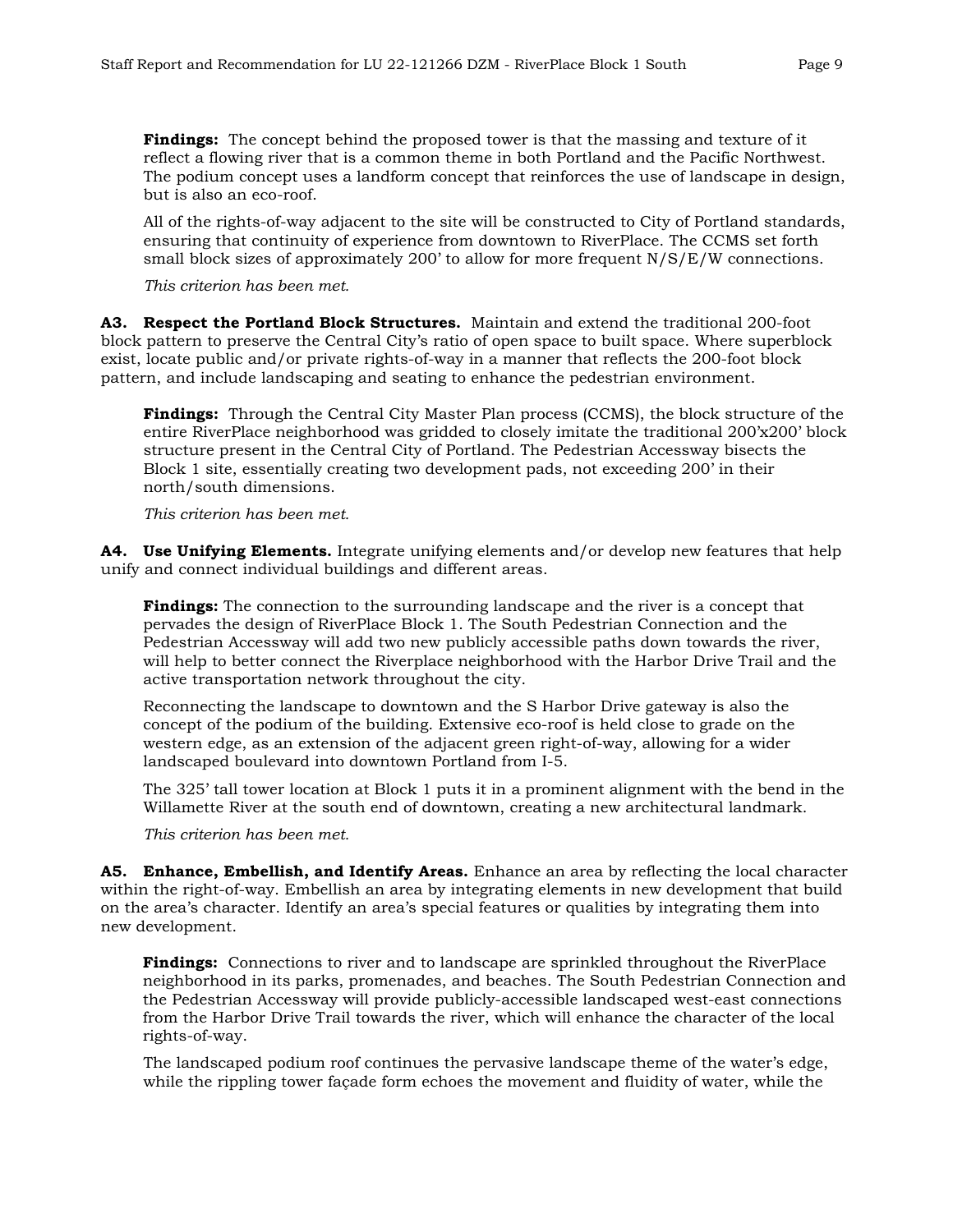future development of the northern parcel of Block 1 will be held back to allow for tree canopy and a strengthening of S. Montgomery as a Green Street.

*This criterion has been met.*

**A6. Reuse/Rehabilitate/Restore Buildings.** Where practical, reuse, rehabilitate, and restore buildings and/or building elements.

**Findings:** The property owner has indicated that prior to demolition of the Riverplace Athletic Club, they intend to salvage and re-use or donate any items of value.

*This criterion has been met.*

**A7. Establish and Maintain a Sense of Urban Enclosure.** Define public rights-of-way by creating and maintaining a sense of urban enclosure.

**Findings:** The site context for Block 1 is very different on its south and west sides from its north and east sides. The southern and western edges are dominated by landscaped spaces while the northern (S Montgomery St) and eastern edges ("A" Street) are directly adjacent to rights-of-way and will ultimately be a much stronger urban edge and streetscape as future phases of the RiverPlace masterplan come online. As a result of these differing influences, the proposed building allows for a graceful connection to the landscape through the extensive ecoroof that meets the adjacent green right-of-way landscape to the west. Then, as the grades fall to the east, the ground floor under the roof transforms to a much more urban solution with hard edges, significant active-use program and much more vibrant glazed walls with human-scaled entrances and a dramatic covered entry space.

*This criterion has been met.*

**A8. Contribute to a Vibrant Streetscape.** Integrate building setbacks with adjacent sidewalks to increase the space for potential public use. Develop visual and physical connections into buildings' active interior spaces from adjacent sidewalks. Use architectural elements such as atriums, grand entries and large ground-level windows to reveal important interior spaces and activities.

#### **Findings:**

East: To the east, the lobby and uses along S. Harbor Place (future "A" Street) have an expansive storefront wall, allowing those active spaces within to connect with the public realm as much as possible (C.12). Service uses, including the loading bay and the generator room, are located to the south away from the active lobby areas, and the design minimizes the impact of these spaces by use of vertical stone-clad elements and setting back the entry into the package room with glazing. The generator room has been positioned above the package room, so the louvers are within transoms which are above full height glazing. The entrance to the building is also called out by a subtle cant to the roof form of the podium, and by the significant, dramatic overhang of the roof, creating a generous covered outdoor space adjacent to the Pedestrian Accessway.

North: To the north, there is a challenging elevational drop of about 17 feet from the west to the east. The Pedestrian Accessway that bisects Block 1 here offers an opportunity to use the path and open space to create an inviting experience for pedestrians to move through and also stop and rest within the neighborhood (C.12). The stair that connects the east and west sides splays out near the bottom to spill out to the main entrance plaza along S. Harbor Place (future "A" Street) at the east. From here, across "A' Street, there is a pedestrian path east towards the river through the driveway of the townhomes to a stair which leads down to the plaza adjacent to South Waterfront Park. This connection will be further strengthened when future phases introduce a new "B" Street in this location, leading towards the river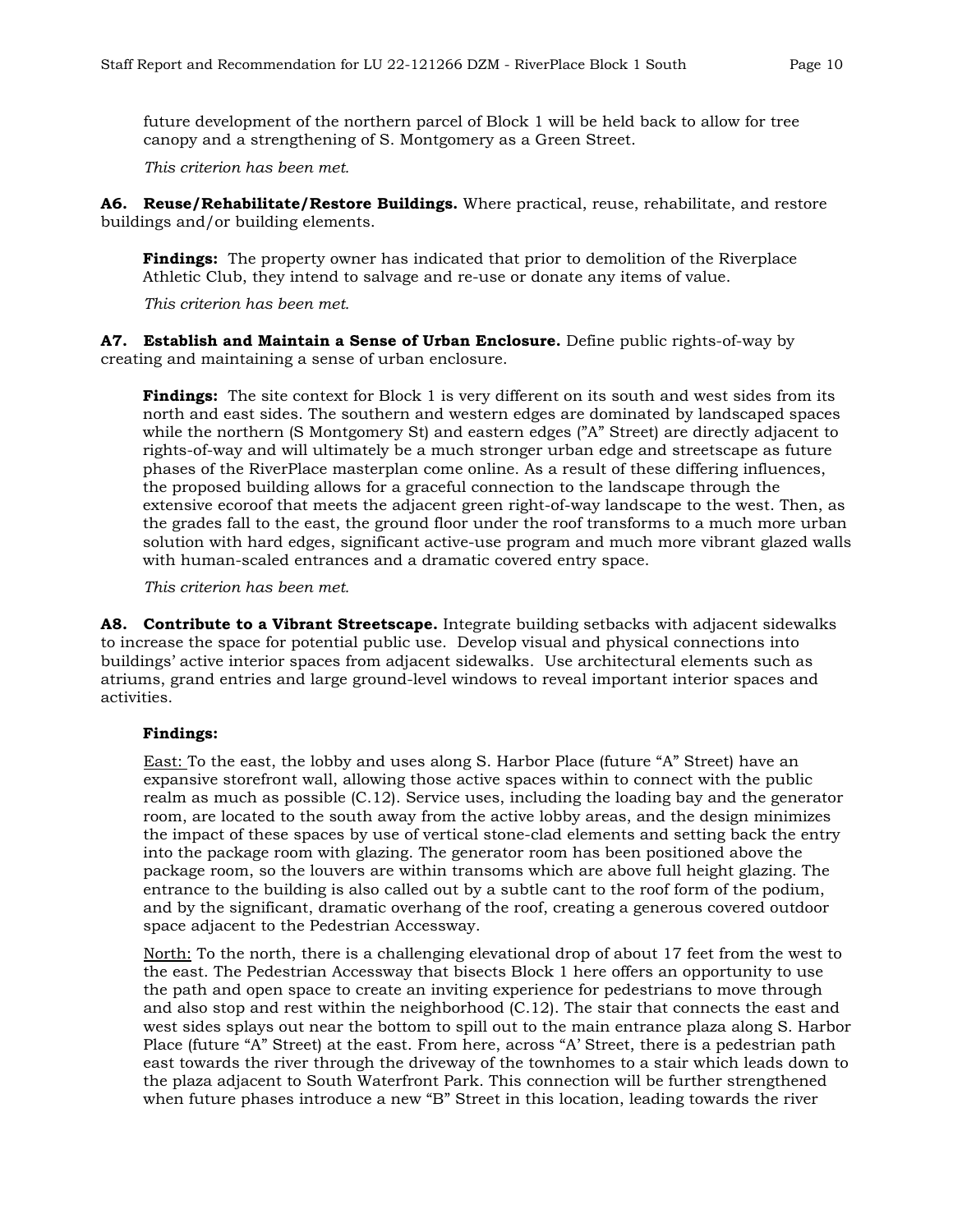and a new major open space. The design for the Pedestrian Accessway includes lush landscaping with multi-stemmed trees that will be accented by a slender forest of columns supporting the roof and carrying through into the main lobby space. Two translucent windows have been added on this elevation to provide a sense of depth in the solid building wall and these will provide some ambient spilling of light from the storage area within (C.23, C.33 and C.60)

West: To the west, the majority of the frontage of the tower is programed with amenity spaces and an entry (C.13). One ground level unit is located at the south end of this frontage, and planters have been added between this unit and the right-of-way and S. Harbor Trail to add some transitional layering.

South: There is a challenging elevational drop of about 20 feet from the west to the east. The South Pedestrian Connection here offers an opportunity to use the path, ramps and open space to create another inviting experience for pedestrians within the neighborhood (C.12). The ramp includes seating at the wider landings to stop and rest. The frontage includes residential units at the higher level looking down into the open area, and three of the units will have Juliet-style balconies that open towards the open area (C.13 and C.61). At midlevel the ramp angles back towards the building to a glazed entry for building residents providing access to bike storage and an adjacent pet wash room, which also contains glazing. The ramp then angles away from the building and the less actives uses towards the east of the frontage, such as loading, and then returns at the bottom of the slope to join the new sidewalk. At the base of the ramps is an open grassy area which will provide a usable, flatter lawn area for more active uses for local residents.

*This criterion has been met.*

#### **A9. Strengthen Gateways.** Develop and/or strengthen gateway locations.

**Findings:** This site is not designated as a "Gateway", but it should be acknowledged that this Block 1 development offers the opportunity to be a gateway to both the neighborhood and access to the River. The Pedestrian Accessway is also a gateway, both visual and physical, into the Riverplace neighborhood. That gateway is strengthened through a low podium height, which allows for visual connection through the site, and the canted plane of the podium's eco-roof adds artistic, defining character to the welcoming gesture.

Both the Pedestrian Accessway and the South Pedestrian Connection strengthen existing gateways and will create new ones as Phase 2 of the Riverplace development continues.

*This criterion has been met.*

**B1. Reinforce and Enhance the Pedestrian System.** Maintain a convenient access route for pedestrian travel where a public right-of-way exists or has existed. Develop and define the different zones of a sidewalk: building frontage zone, street furniture zone, movement zone, and the curb. Develop pedestrian access routes to supplement the public right-of-way system through superblocks or other large blocks.

**Findings:** The sidewalks adjacent the site along S. Montgomery and S. Harbor Place will be constructed to maintain the city standard for sidewalks and will replace street trees per city requirements. Extensive ground floor glazing is proposed along S. Harbor Place (future "A" Street), where the building's grand lobby is located and at the base of the Pedestrian Accessway. The ground level of the building is set back at the east and west frontages, and along with the large, projecting roofs of the podium ecoroof, and the tower above, the proposal will provide generous coverage for pedestrians and building visitors. These projections will offer strong visual clues to the entrance as well as provide cover for the pedestrian zones. The Pedestrian Accessway provides a connection through the middle of the site, which is flanked on the north with the existing S. Montgomery Street sidewalk and to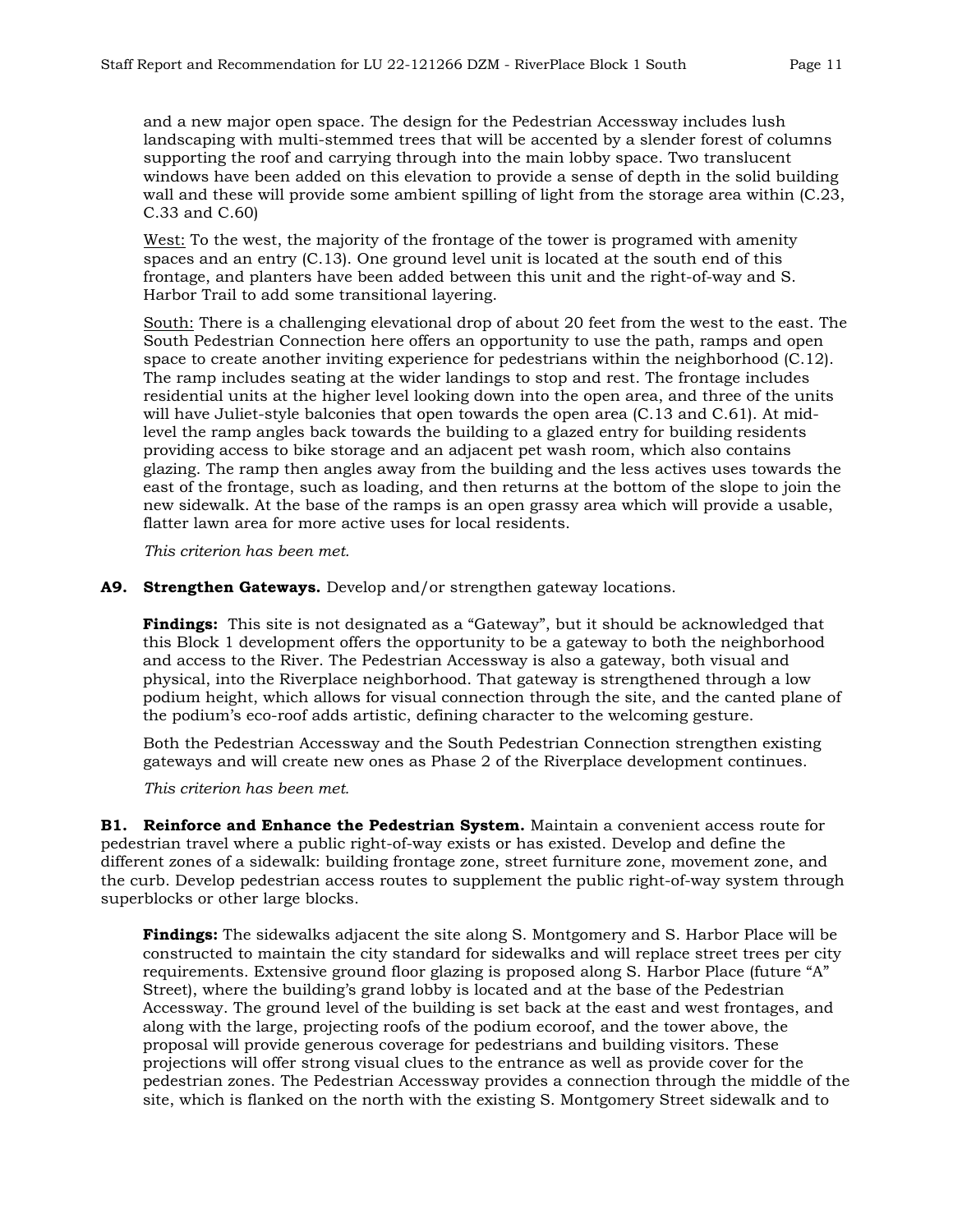the south with the South Pedestrian Connection, which will provide a new ramp connection from the S. Harbor Drive multi-use path. These will provide significant connections both through and around the Block 1 site.

*This criterion has been met.*

**B2. Protect the Pedestrian.** Protect the pedestrian environment from vehicular movement. Develop integrated identification, sign, and sidewalk-oriented night-lighting systems that offer safety, interest, and diversity to the pedestrian. Incorporate building equipment, mechanical exhaust routing systems, and/or service areas in a manner that does not detract from the pedestrian environment.

**B6. Develop Weather Protection.** Develop integrated weather protection systems at the sidewalk-level of buildings to mitigate the effects of rain, wind, glare, shadow, reflection, and sunlight on the pedestrian environment.

**C12. Integrate Exterior Lighting.** Integrate exterior lighting and its staging or structural components with the building's overall design concept. Use exterior lighting to highlight the building's architecture, being sensitive to its impacts on the skyline at night.

## **Findings:**

Tower lighting.

 Minimal exterior lighting of the tower is proposed. The nature of a multi-family residential project is that the many individual residences provide ever-changing illumination on any given day or time. Small downlights are proposed on the undersides of balconies that would help emphasize the rippling and off-setting movement to the façade.

East:

- For the development of the south half of Block 1, the east frontage is the only one with adjacent vehicle movement, along S. Harbor Place (future "A" Street). Here, along with ground level setbacks, the extended eco-roof edge projects over much of the eastern portion of the proposed development, providing overhead protection for pedestrians and building visitors.
- The podium lighting would be focused as wall lights and under-canopy downlights at all entry points. The main building entrance is intended to emanate a warm, woody and inviting glow. In concert with generous glazing of the building's main lobby and entrance, exterior building lighting will be provided under the large, cantilevered canopy, offering a very well-lit and safe pedestrian zone here (C.38). Standard Street lights are proposed along S. Harbor Place (future "A" Street) (C.58).
- The building's generator exhaust will be discharged well above the pedestrian zone in its location at Level 1.5 (mezzanine) (C.17, C.29 and C.60).

North:

- As noted above, exterior building lighting will be provided at the east end under the large, cantilevered main entrance canopy, offering a very well-lit and safe pedestrian zone (C.38). Stair light fixtures are proposed alongside either side of the stairs (C.58).
- As the stairs travel up the slope to the west, they angle away from the face of the building creating room for a landscaped buffer between the stairs and the inactive frontage of the building along the steep slope. Overhead coverage along the stairs will be provided by landscape and trees.
- No building exhaust is proposed on this frontage at the pedestrian level (C.24, C.30 and C.60).

West:

 Lighting at the west entry will be provided by wall lights and under-canopy downlights (C.38).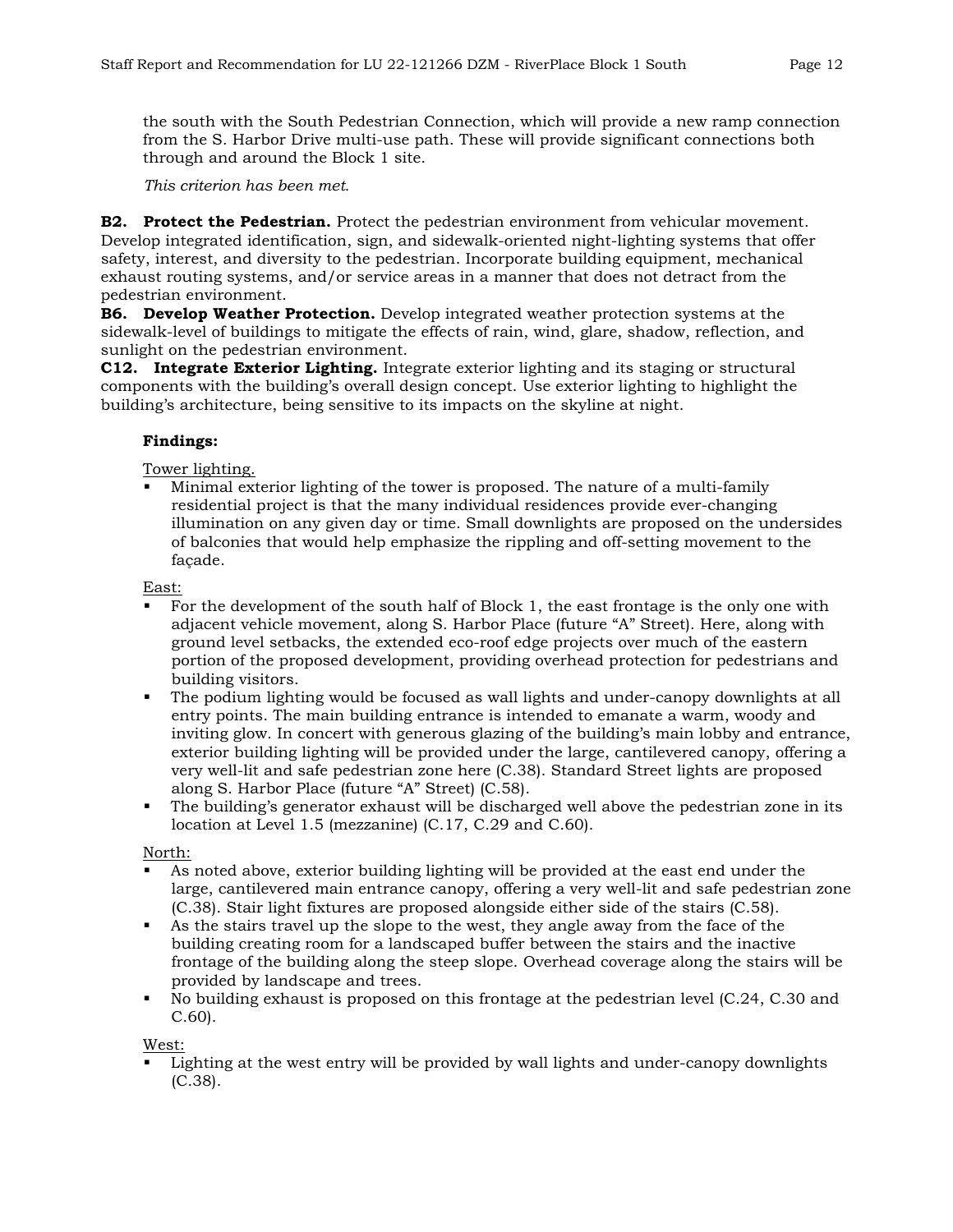- Along Harbor Way, standard Street lights are shown at the north end of the trail; **however, fixtures are not yet shown at the south end of the west trail (C.58).**
- No building exhaust is shown on this frontage at the pedestrian level (C.20, C.31 and C.61).

South:

- While the narrative states that the podium lighting would be focused as wall lights and under-canopy downlights at all entry points, **the drawings do not yet show pedestrian level fixtures at the south frontage entry area (C.38).** Pedestrian Pole fixtures are proposed alongside the ramps (C.58).
- As the stairs travel up the slope to the west, they angle away from the face of the building creating room for landscaped buffers between the stairs and the inactive edges of the building along the steep slope. Overhead coverage along the ramps will be provided by landscape and trees.
- Building exhaust proposed on this frontage includes louvers into the loading bay. These are placed where the ramp is away from the building frontage, so pedestrians will be away from the louvers (C.24, C.30 and C.61).

#### *These criteria have not yet been met.*

**B3. Bridge Pedestrian Obstacles.** Bridge across barriers and obstacles to pedestrian movement by connecting the pedestrian system with innovative, well-marked crossings and consistent sidewalk designs.

**Findings:** A 60'-wide open area is provided via the Pedestrian Accessway through the site, combined with the existing S. Montgomery right-of-way and new south ramp at the South Pedestrian Connection, which will eliminate any barriers to passage through or around the site and strengthen connection to the Harbor Drive Trail. Two crosswalks along the S. Harbor Place (future "A" Street) right-of-way will meet the City standards and provide a generous and well-marked opportunity for crossing to and from the Douglas Apartments.

*This criterion has been met.*

**B4. Provide Stopping and Viewing Places.** Provide safe, comfortable places where people can stop, view, socialize and rest. Ensure that these places do not conflict with other sidewalk uses.

**Findings:** This proposal provides a number of safe, comfortable places where people can stop, view, socialize and rest. The large entry plaza in front of the main lobby on S. Harbor Place (future "A" Street) will provide a covered place for people to stop, view and rest. The Pedestrian Accessway is designed to welcome users from both sides of the site and allow for a pleasant, landscape-heavy experience. The stairs are meant to have a meandering, traillike quality that will offer integrated landscape seating elements and trees for shade and cover. It is intended to be both a place to pass-through as well as linger and enjoy. The South Pedestrian Connection will also welcome users from both sides of the site and offer places to stop, view and rest at each of the landings of the switchback ramps.

*This criterion has been met.*

**B5. Make Plazas, Parks and Open Space Successful.** Orient building elements such as main entries, lobbies, windows, and balconies to face public parks, plazas, and open spaces. Where provided, integrate water features and/or public art to enhance the public open space. Develop locally oriented pocket parks that incorporate amenities for nearby patrons.

**Findings:** The primary open spaces around the building, the mid-block Pedestrian Accessway and the South Pedestrian Connection ramps, are very much connected with the proposed residential tower. The Pedestrian Accessway spills out into the covered main entrance plaza to the building and is overlooked by the occupied resident outdoor terrace on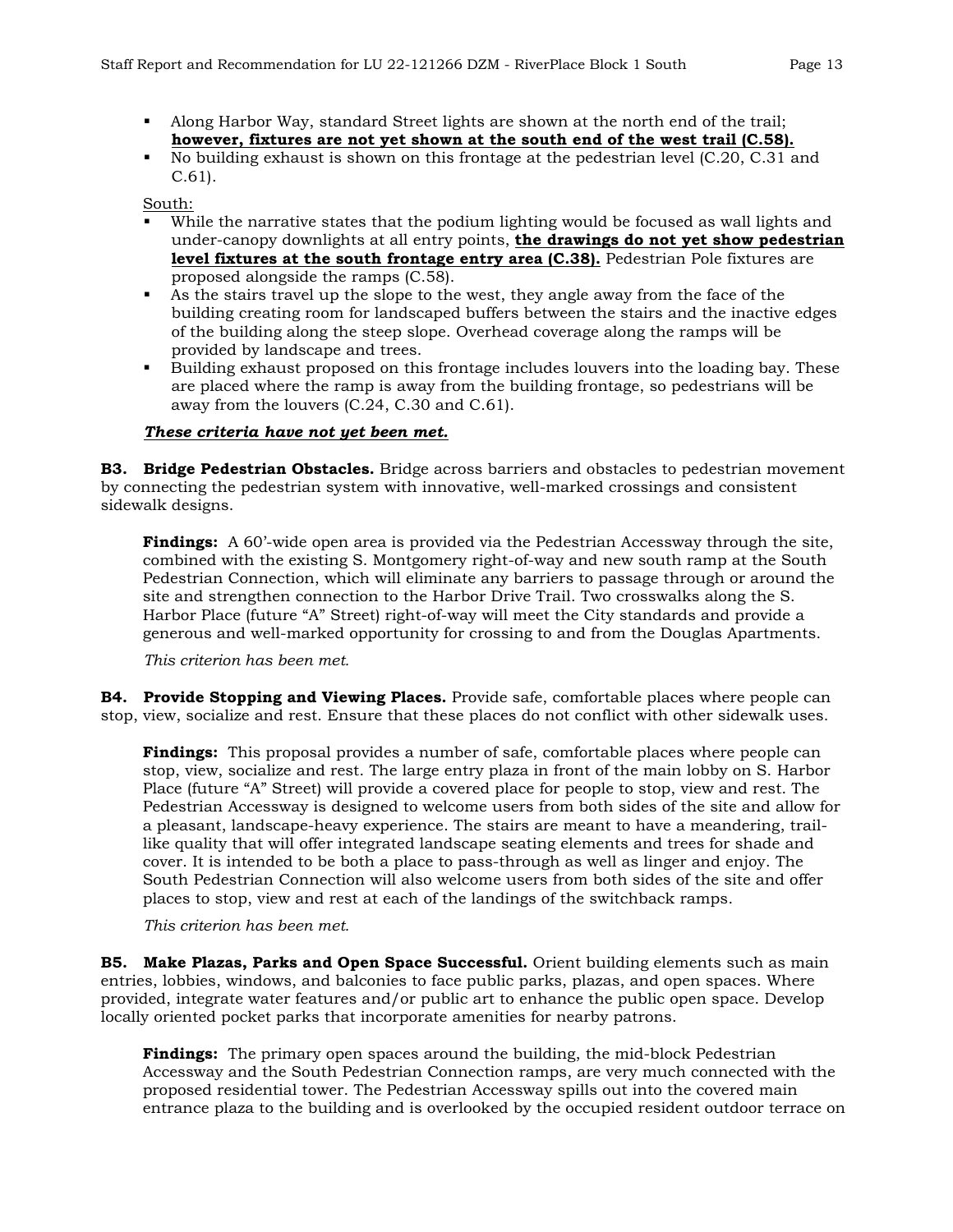the podium roof. The southern ramps are connected to an entrance to the Level 1.5 (mezzanine) lobby and the bike parking and repair amenities within the building. This space is also overlooked by 4 residential units on Level 2.

At the top and the bottom of the Pedestrian Accessway, site-specific public art pieces are proposed (C.45), which will identify and enhance the junctions of this new accessway and signal the location towards the future B Street.

*This criterion has been met.*

**B7. Integrate Barrier-Free Design.** Integrate access systems for all people with the building's overall design concept.

**Findings:** The overall design of the project provides accessible entrances to the building that are integrated with the surrounding accessible sidewalks of the neighborhood. The code required amount of type A units will be provided. The South Pedestrian Connection will have an ADA accessible ramp, creating universal access.

*This criterion has been met.*

**C1. Enhance View Opportunities.** Orient windows, entrances, balconies and other building elements to surrounding points of interest and activity. Size and place new buildings to protect existing views and view corridors. Develop building façades that create visual connections to adjacent public spaces.

**Findings:** The Block 1 site is very unique in that the adjacent S. Harbor Drive creates a large separation from any adjacent buildable parcels to the west, allowing for many view opportunities to the south, west, and NW of downtown and the West Hills. The building's location at the bend in the Willamette River, combined with the available height and stepping of future RiverPlace development, allows for views in all directions. The tower's faceted façade, reminiscent of flowing water, also allows for emphasis on connecting residents to those surrounding views on all sides. Balconies are placed at canted angles to allow for panoramic views and connections to both local and regional views. The resident outdoor amenity terrace on the top of the podium is also positioned to allow for some visual connection to the Marquam Bridge and a glimpse of the Willamette River.

At the base of the tower, the most active uses have been placed along the more level adjacent grades on the west and east frontages to activate these frontages. Where there are large changes in grade along the frontages, especially the north and south facades, extensive landscape with inhabitable spaces has been used to add visual interest to these public spaces.

*This criterion has been met.*

**C2. Promote Quality and Permanence in Development.** Use design principles and building materials that promote quality and permanence.

**Findings:** The building's concept promotes a connection to the landscape through its ground-like podium form, while the tower is more reminiscent of water which has a large presence in the Pacific Northwest. The tower's form is derived from the fluidity and motion of flowing water, with its faceted window wall façade rippling on all sides and accented with punctuating balconies and corrugated metal panels. This composition speaks to the connection to nature and reflects the many view opportunities available.

The window wall system will include vision glazing with operable windows, spandrel glazing, and an accent metal panel that is corrugated to further emphasize the movement of the façade. The podium is sculpted to connect the landscape edge of the western right-of-way and to feel like an extension of the greenway, while the grand lobby below is carved into the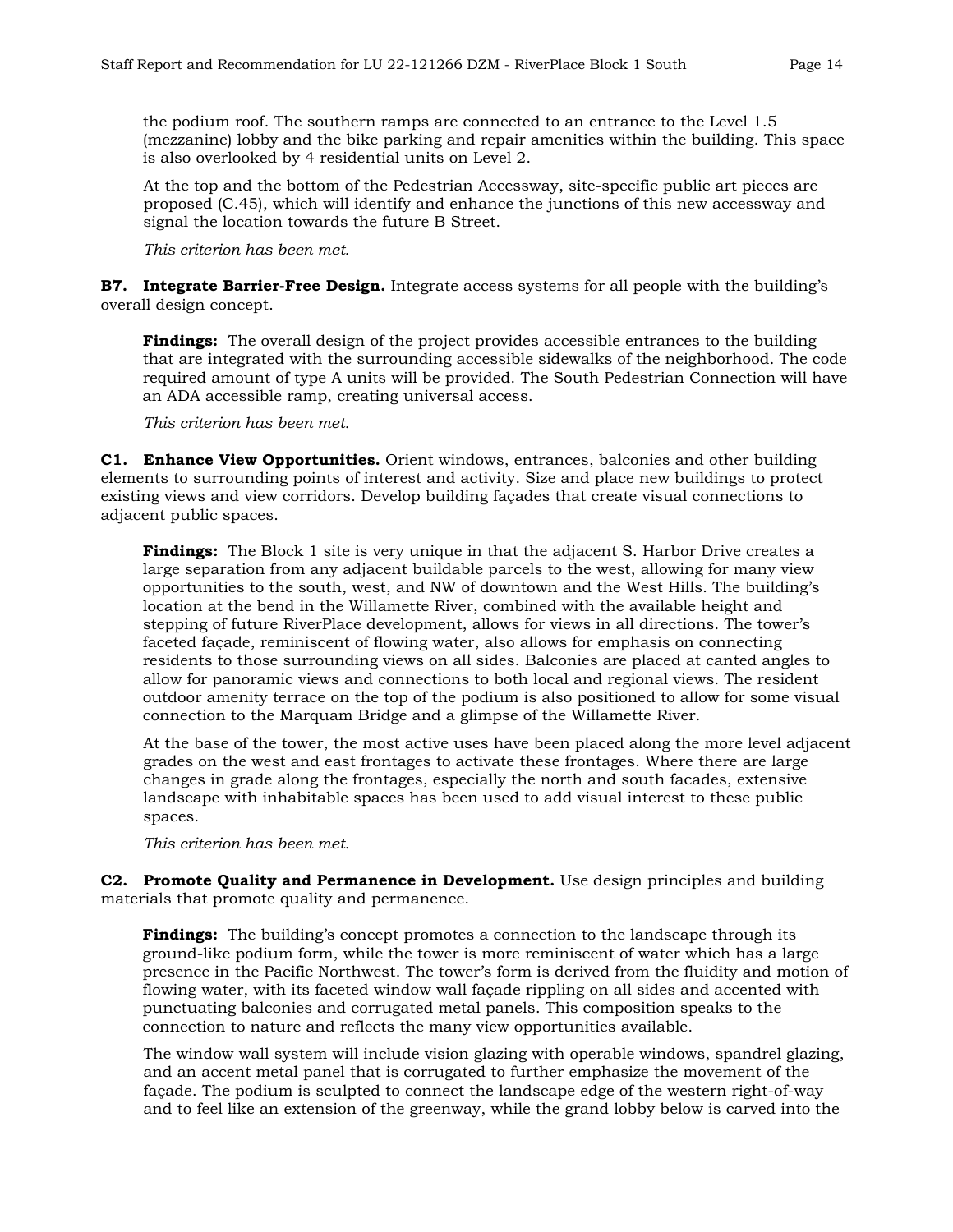hill, exposing itself to the more urban eastern edge of the site. The podium materials are a mix of narrow, vertical stone panels, indicative of the basalt columns of the geology of the Pacific Northwest, and tall, glazed storefronts allowing for transparent, visual connections to the active lobby of the building.

The materials proposed will generally promote quality and permanence (APP.27-32). **However, to ensure quality and permanence, samples are needed of the wood-toned metal at the podium soffits and corrugated metal paneling on the tower and on the rooftop, as well as the gauges of metal panels, and a clear indication is needed of where and what type of corrugation is proposed.** 

#### *This criterion has not yet been met.*

**C3. Respect Architectural Integrity.** Respect the original character of an existing building when modifying its exterior. Develop vertical and horizontal additions that are compatible with the existing building, to enhance the overall proposal's architectural integrity.

**Findings:** The proposal is for a new development; therefore, this criterion is not applicable.

*This criterion is not applicable.* 

**C4. Complement the Context of Existing Buildings.** Complement the context of existing buildings by using and adding to the local design vocabulary.

**Findings:** The former Riverplace Athletic Club is being demolished for the redevelopment of the RiverPlace neighborhood. This allows for the phased development of the RiverPlace Master Plan to be built, strengthening the neighborhood and its connection to the river and pulling it into the future of Portland. The addition of 344 residential units will help to bring added life and vibrancy to the neighborhood and will strengthen the gateway to downtown along S Harbor Drive and the Willamette River along S. Montgomery Street.

Reconnecting the landscape to downtown and the S Harbor Drive gateway will also complement and enhance the local context. The new Pedestrian Accessway through the middle of the site and the South Pedestrian Connection to the south of the site will both add and promote circulation through the site towards the river, and that flow will continue with the future development of Phase 2. The lobby of the building is located facing the river and immediately adjacent to the aforementioned Pedestrian Accessway.

The Riverplace neighborhood has a rich history of design, through its past development via Design Competition to the new Master Plan, bringing the neighborhood into the next generation of development along the river's edge. This proposed development is the third phase in the Riverplace neighborhood history and design character — a strong, ever-evolving river neighborhood.

*This criterion has been met.*

**C5. Design for Coherency.** Integrate the different building and design elements including, but not limited to, construction materials, roofs, entrances, as well as window, door, sign, and lighting systems, to achieve a coherent composition.

**Findings:** The building's composition of a simple, low landscaped podium base that reconnects the land around it with an elegant tower above makes a strong, simple statement. That tower form ripples and oscillates from base to top, adding movement and playfulness to the Portland skyline. The simple palette of glazing with interspersed corrugated metal panels in the widow wall system unifies the tower while also allowing variety, fluidity, and scale to make it truly unique and identifiable. The gestures of nature, landform and water, inherent in the massing of the building, tie it securely to the landscape of the region.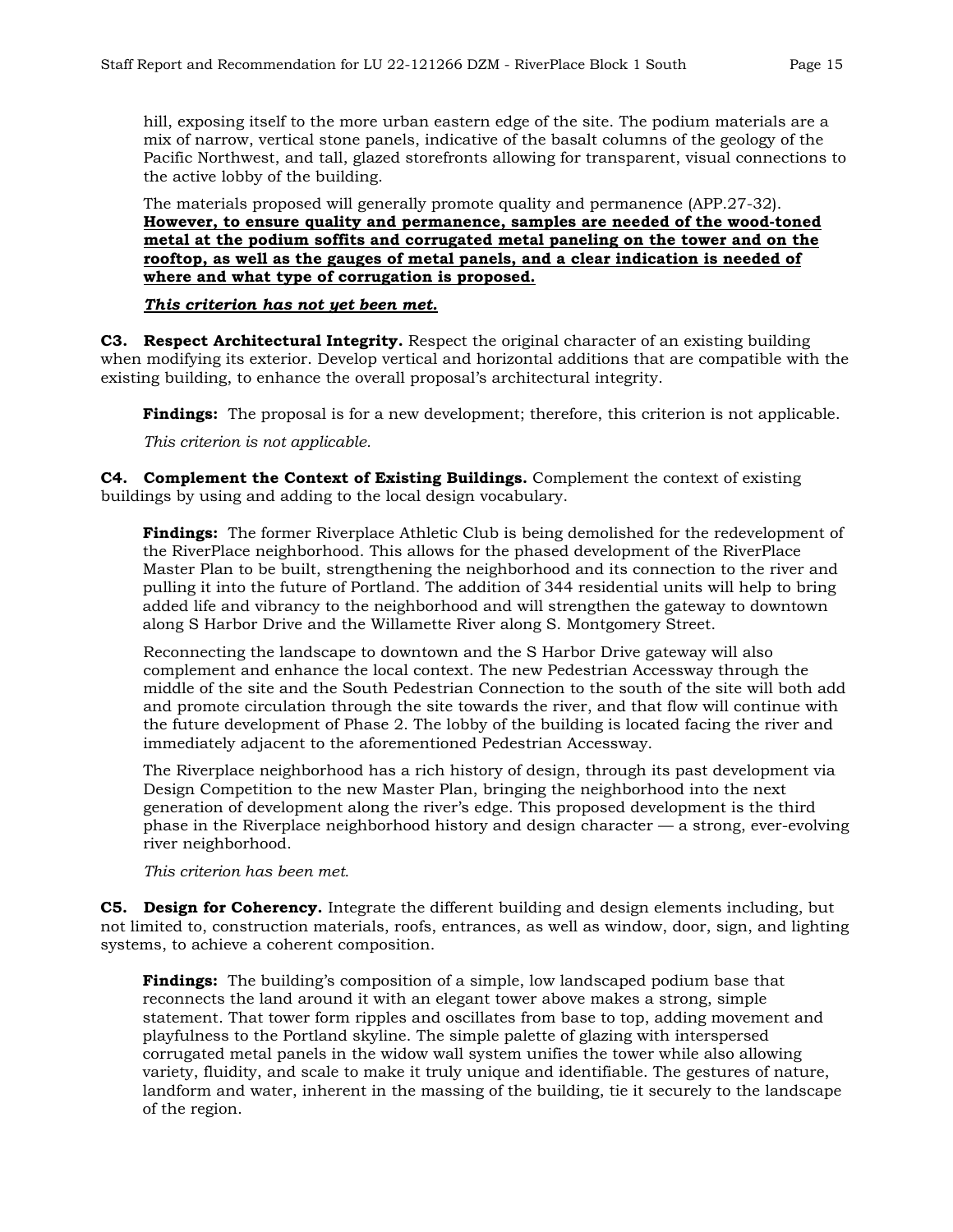#### *This criterion has been met.*

**C6. Develop Transitions between Buildings and Public Spaces.** Develop transitions between private development and public open space. Use site design features such as movement zones, landscape element, gathering places, and seating opportunities to develop transition areas where private development directly abuts a dedicated public open space.

**Findings:** The Block 1 site offers many opportunities to connect with adjacent public spaces, and the Pedestrian Accessway and South Pedestrian Connection ramps allow for new access between the bike path and Downtown towards the river and are keys to enhancing that porosity into the Riverplace neighborhood.

East: To the east, the lobby is set back, and paired with a large roof overhang, together they create a generous covered outdoor space adjacent to the Pedestrian Accessway and S. Harbor Place (future "A" Street).

North: To the north, the Pedestrian Accessway is seen as an opportunity not only to foster connectivity, but also to create a space that is enjoyable for both residents and guests. The Accessway opens up to the sidewalk along S. Harbor Place at the top and into a covered plaza outside of the building lobby at the bottom. The large scale of the covered space is meant to invite the public in and become a part of the open space Accessway. The multistemmed trees in the Accessway set the tone for the smaller scale columns of the covered entry area, blurring the line between indoor and outdoor while providing a comfortable space to pause.

West: To the west, the base of the tower is setback with a slight overhang above (C.13), with a walkway and planters to provide additional transition.

South: To the west, the tower is set back from the South Pedestrian Connection, and the ramps angle back and forth, touching the building at the top, the mid-level entry and at the bottom of the slope. The rest of the frontage has landscape and overhangs.

*This criterion has been met.*

**C7. Design Corners that Build Active Intersections.** Use design elements including, but not limited to, varying building heights, changes in façade plane, large windows, awnings, canopies, marquees, signs and pedestrian entrances to highlight building corners. Locate flexible sidewalklevel retail opportunities at building corners. Locate stairs, elevators, and other upper floor building access points toward the middle of the block.

**Findings:** The massing of the building's podium is used to facilitate access around and through the site while connecting the varied adjacent grades. The building's entrance is located mid-block on the southern portion of the Block 1 parcel but offers an extended covered and sloped entrance canopy that links west to the Pedestrian Accessway. This connection welcomes and encourages circulation throughout all seasons with the grand scale and coverage of the podium entrance canopy.

At the southern edge of the building, ramps are proposed which transition down from west to east, connecting to a smaller lobby entrance at the mid-level of the building where residents can connect to the bikeway system easily from the bike parking area located here. At the northwestern edge of the building, the resident amenity terrace is essentially located near grade and also overlooks the Accessway as it steps down to the east, creating another multi-leveled connection to the resident activities in the building.

*This criterion has been met.*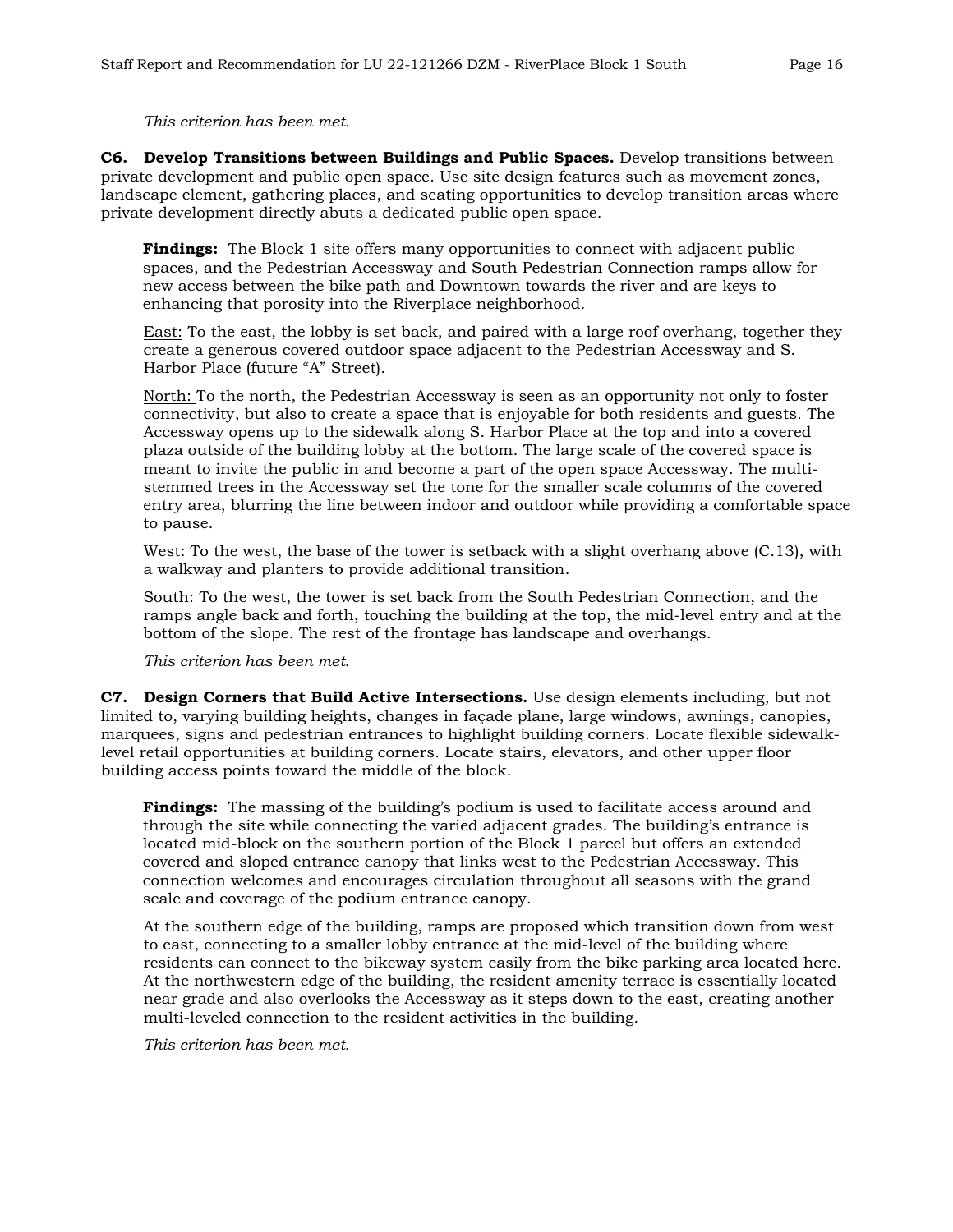**C8. Differentiate the Sidewalk-Level of Buildings.** Differentiate the sidewalk-level of the building from the middle and top by using elements including, but not limited to, different exterior materials, awnings, signs, and large windows.

**Findings:** The building's conceptual massing is divided into two distinct parts, a base and a tower, and uses a recessed Level 2 "gasket" to clearly delineate those massing moves. The building podium is designed to connect the landscape with a large revealing cant at the main lobby entrance. This canted ecoroof form wraps the eastern face of the building, spiraling up the northern face and ends at the western amenity deck. To the south, it wraps to the midlevel entry to create a covered entry area.

The tower facade is derived from the movement and form of flowing water and is set atop the landscaped podium base, isolated by the recessed, glazed gasket. The building components are distinct in their forms, but strongly driven by the concept of connectivity with nature.

*This criterion has been met.*

**C9. Develop Flexible Sidewalk-Level Spaces.** Develop flexible spaces at the sidewalk-level of buildings to accommodate a variety of active uses.

#### **Findings:**

East: One of the primary pedestrian experiences for the southern portion of Block 1 is along S. Harbor Place (future "A" Street). That right-of-way houses the main building entrance which will look out upon a flow of activity throughout the day as residents of the 344 units come and go (C.11). The large recessed and covered entry plaza offers a flexible and inviting area to either pass through or pause and relax in.

North: To the north, as mentioned above, there is a challenging elevational drop of about 17 feet from the west to the east. That frontage consists of service spaces, and is buffered from the stairway by extensive landscaping with places for people to stop and rest (C.12).

West: To the west, the frontage consists of active resident amenity and entry spaces. There is one residential unit at the south corner, which is buffered from the frontage by a walkway and planters (C.13).

South: To the south, as mentioned above, there is also a challenging elevational drop of about 20 feet from the west to the east. That frontage is service spaces and is buffered from the ramp by extensive landscaping with places for people to stop and rest (C.12).

*This criterion has been met.*

**C10. Integrate Encroachments.** Size and place encroachments in the public right-of-way to visually and physically enhance the pedestrian environment. Locate permitted skybridges toward the middle of the block, and where they will be physically unobtrusive. Design skybridges to be visually level and transparent.

**Findings:** The podium's landscaped roof has a continuously projecting edge that wraps the building and is intended to maximize the feeling of a meadow, but also to offer cover from the rain by extending 2' over the sidewalk in places where it touches the property line. That cover is further provided through the recessed building main entry plaza and transition to the north Pedestrian Accessway. This projected edge is intended to be a simple, elegant, and integrated architectural move.

*This criterion has been met.*

**C11. Integrate Roofs and Use Rooftops.** Integrate roof function, shape, surface materials, and colors with the building's overall design concept. Size and place rooftop mechanical equipment, penthouses, other components, and related screening elements to enhance views of the Central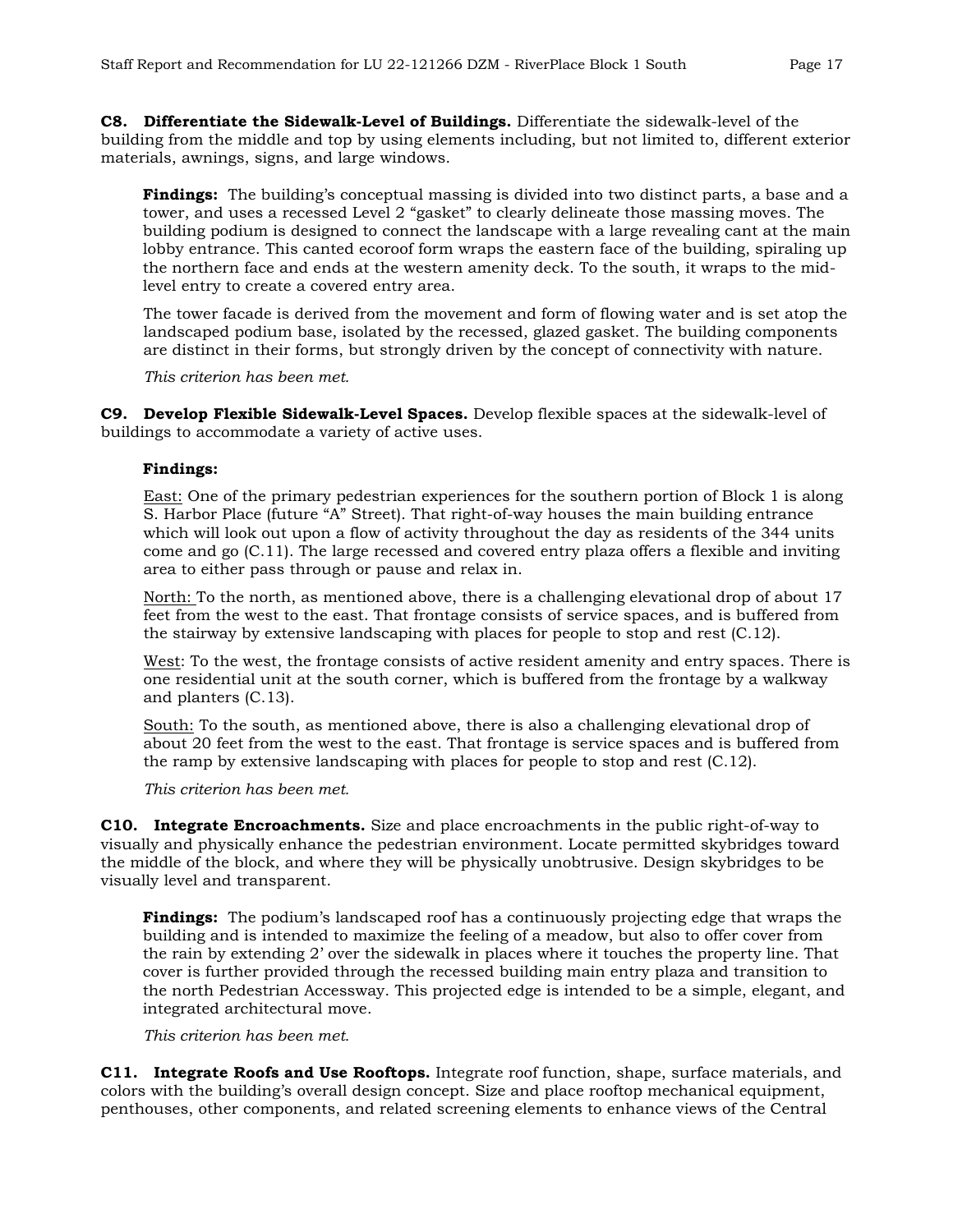City's skyline, as well as views from other buildings or vantage points. Develop rooftop terraces, gardens, and associated landscaped areas to be effective stormwater management tools.

**Findings:** The applicant has indicated that the rooftop mechanical on the top of the tower has been minimized as much as possible. Their intent is to maintain a focus on the sculpted tower, while still creating a simple, complimentary top to the building. The mechanical screen wall has subtle facets that play with the tower massing and utilizes a similar vertical corrugated metal panel that is similar to the accent corrugated metal panel integrated into the window wall system.

The podium roof concept of a folded landform consists heavily of eco-roof in its elegant form that the tower sits on. Care was taken to not have any mechanical equipment housed on this lower roof but to treat it as an extension of the surrounding landscape.

*This criterion has been met.* 

**C13. Integrate Signs.** Integrate signs and their associated structural components with the building's overall design concept. Size, place, design, and light signs to not dominate the skyline. Signs should have only a minimal presence in the Portland skyline.

**Findings:** The applicant indicates that no significant signage has been included in this packet for review; however, a large sign is shown on the back wall of the main entry plaza (C.27). Because further information has not been provided for this sign, it is not included in this review. If this sign is not considered exempt from review, it may be subject to a future design review.

The applicant also advises that there is no significant signage planned for the tower that would be a part of the skyline, and that building signage would be more discrete and located near the building main entrance at a scale commensurate with the pedestrian zone and right-of-way. As above, if future signage is not considered exempt from review, it may be subject to a future design review.

*This criterion has been met.*

## **(2) Modifications**

#### **33.825.040 Modifications That Will Better Meet Design Review Requirements:**

The review body may consider modification of site-related development standards, including the sign standards of Chapters 32.32 and 32.34 of the Sign Code, as part of the design review process. These modifications are done as part of design review and are not required to go through the adjustment process. Adjustments to use-related development standards (such as floor area ratios, intensity of use, size of the use, number of units, or concentration of uses) are required to go through the adjustment process. Modifications that are denied through design review may be requested as an adjustment through the adjustment process. The review body will approve requested modifications if it finds that the applicant has shown that the following approval criteria are met:

- **A. Better meets design guidelines.** The resulting development will better meet the applicable design guidelines; and
- **B. Purpose of the standard.** On balance, the proposal will be consistent with the purpose of the standard for which a modification is requested.

Five (5) Modifications are requested [PZC 33.825.040]:

1. 33.510.210.D.3.e Bonus heights, RiverPlace Height Opportunity Area. Request to allow an increased floor plate size from the allowed maximum 10,000 square feet to 12,500 square feet above 100' in height.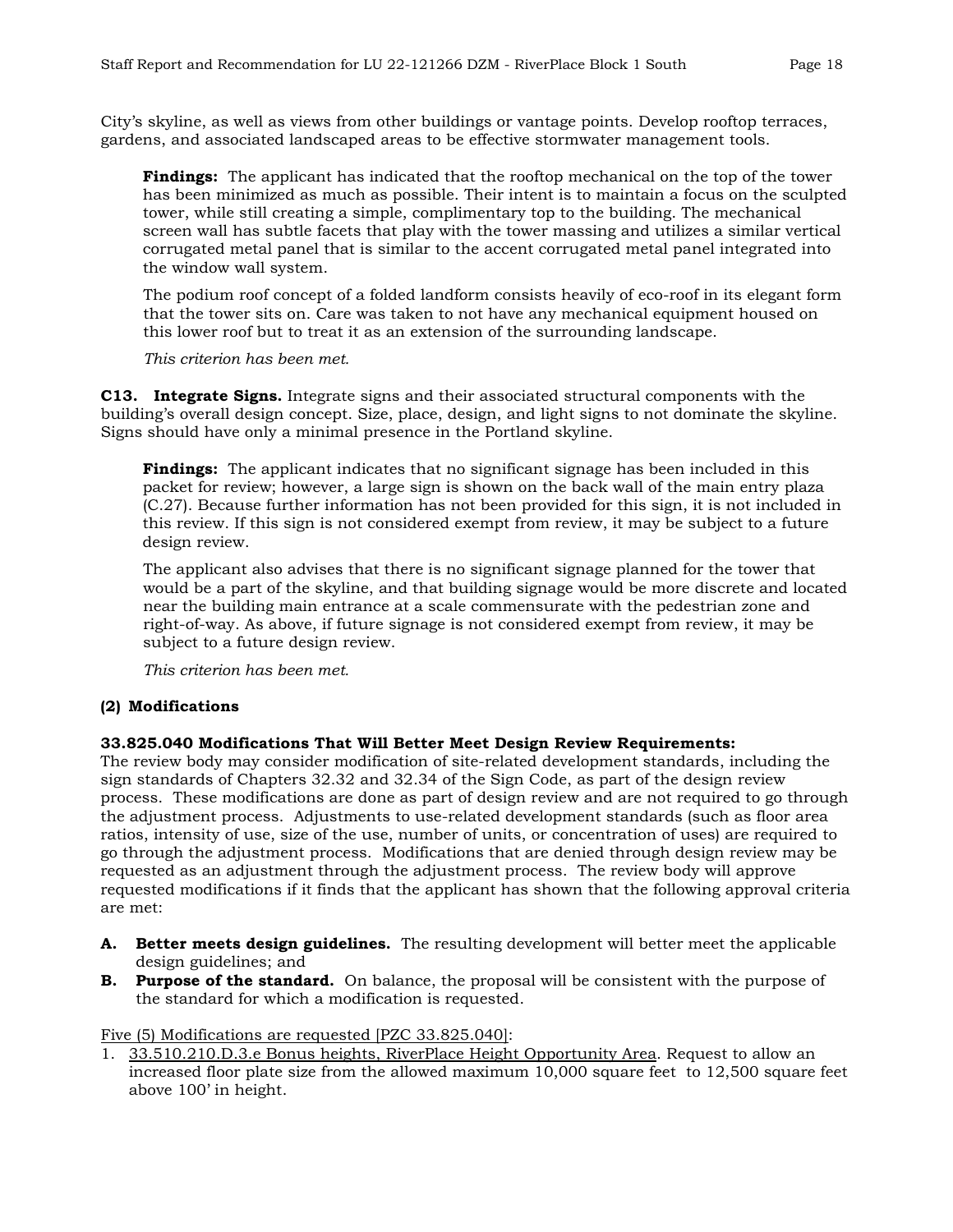- 2. 33.510.251.A.3.e Special building height corridors and tower orientation. Request to modify "north-south" from cardinal north-south to being 90 degrees perpendicular to the easternly and westerly street grids west of the site.
- 3. 33.510.220 Ground Floor Windows, North Elevation Request to reduce the ground floor window requirements from at least 40 percent to 26 percent of the ground level wall areas.
- 4. 33.510.220 Ground Floor Windows, South Elevation Request to reduce the ground floor window requirements from least 40 percent to 21 percent of the ground level wall areas.
- 5. 33.510.243 Ecoroofs. Request to reduce the eco-roof coverage from 60 percent (100 percent with 40 percent allowance for services) to 55 percent.

#### **Modification #1: Bonus heights, RiverPlace Height Opportunity Area PZC 33.510.210.D.3.e.**

Request to allow an increased floor plate size from the allowed maximum 10,000sf to 12,500 square feet above 100 feet in height.

*Purpose Statement.* In the RiverPlace height opportunity areas, additional building heights may be appropriate to meet density goals as well as:

- Provide diverse housing opportunities;
- Support high quality design;
- Create additional opportunities for visual access through the area;
- Promote the development of slender towers with an east-west orientation;
- Establish and maintain a pedestrian environment with access to sunlight;
- Create open space amenities connecting to the riverfront;
- Contribute to the area's urban variety, adding visual interest at the pedestrian level and from vantage points outside of the area;
- Create an urban form that is visually permeable and maintains all protected public views and view corridors.

*Standard.* If the building is taller than 75 feet, the floors of the building above 100 feet must not be more than 10,000 square feet each. Adjustments are prohibited, however modification through design review may be requested if the north-south dimension of the building above 75 feet is 112 feet or less. The north-south dimension is measured as specified in 33.510.251.A.3.e.

#### *A. Better meets design guidelines. The resulting development will better meet the applicable design guidelines; and*

**Findings:** The modification to increase the size of the floor plate size from the allowed maximum 10,000 square feet to 12,500 square feet above 100 feet in height better meets the applicable design guidelines A1 Integrate the River, A2 Emphasize Portland Themes and C1 Enhance View Opportunities, as it provides more visual permeability through the site towards the river by starting the 12,500 square feet tower plates lower than 75', thus reducing some of the floor plates below 75' by shifting that floor area into a more slender profile.

As a comparison, if this project were not utilizing the Bonus Height opportunity to reach 325 feet in building height and designed as a relatively slender tower of under 12,500 square foot floor plates, the likely alternative would be a visual impermeable slab building built to the base zone height of 125 feet with floor plates in the range of 16,000 square feet to 20,000 square feet that stretched the full length of the southern parcel of 200 foot in length.

*This approval criterion is met.* 

*B. Purpose of the standard. On balance, the proposal will be consistent with the purpose of the standard for which a modification is requested.*

**Findings:** In the purpose statement for RiverPlace Height Opportunity Area, the goals that are being described are being met with this proposal such as providing diverse housing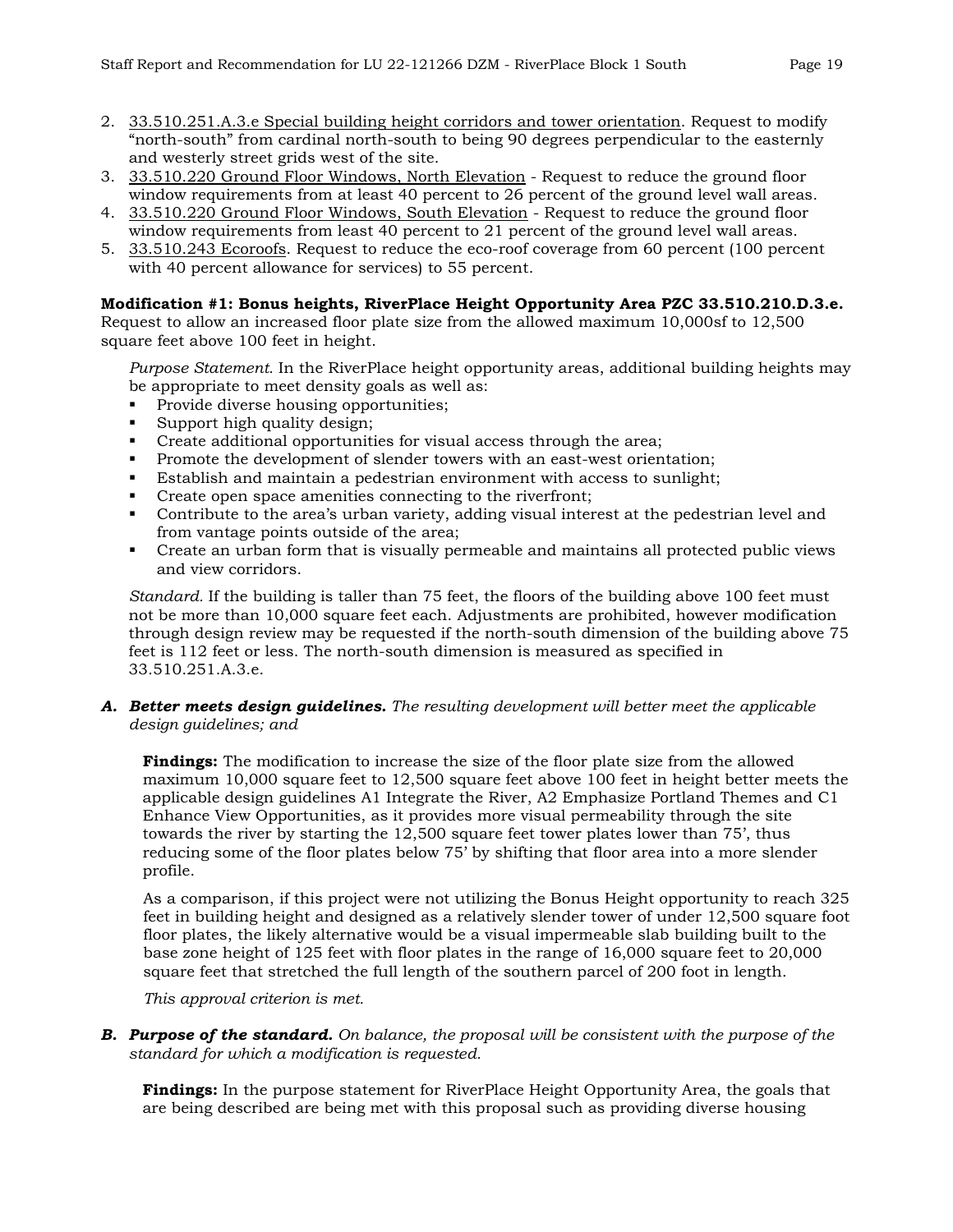opportunities, supporting high quality design, and creating additional opportunities for visual access. The intent of the code is being met. With the floor plates being enlarged from 10,000 square feet to the South Waterfront modification standard of 12,500 square feet, even more housing is being delivered than would otherwise be available.

As there are 28 residential floors in the tower, the additional 2,500 square feet per floor results in an additional 70,000 square feet more of residential space in the building. At approximately 825 square feet per apartment, that additional square footage conceptually translates into 75-80 more apartments being constructed in Portland's Central City than would otherwise fit within the tower.

The request for modification to a larger plate size proposes moving the building bulk to the tower and spreading it more evenly over 28 floors and eliminating any substantial building above the S. Harbor Dr. ground plane. This allows the proposed building to maintain the visual permeability through the site, which is a benefit to the general public with the enhanced visual connection to the Riverplace neighborhood and by extension, the Willamette River.

*This approval criterion is met.*

*Therefore, this Modification merits approval.* 

#### **Modification #2: Special building height corridors and tower orientation PZC**

**33.510.251.A.3.e.** Request to modify "north-south" from cardinal north-south to being 90 degrees perpendicular to the easternly and westerly street grids west of the site.

*Purpose Statement.* Special building heights along designated east-west corridors and tower orientation standards provide visual access to the Greenway from points west of the district, provide visual access to the Tualatin Hills from points east of the district, provide access to sunlight along designated streets, and encourage an urban form that is visually permeable and varied.

*Standard.* 33.510.251.A.3.e. Measurements for this paragraph. The measurements for the regulations of this paragraph are as follows. See Figure 510-1:

- (1) The north-south dimension of a building is measured as follows:
- From the northernmost point of the portion of a building that is at least 75 feet in height, a line is drawn running due east-west;
- From the southernmost point of the portion of a building that is at least 75 feet in height, a line is drawn running due east-west;

 A line drawn at right angles between the two east-west lines is the north-south dimension; (2) The space between buildings on a site is measured using the east-west lines created under A.3.e.(1). A line drawn at right angles between the northern east-west line of one building and the southern east-west line of the other is the distance between the buildings.

#### *A. Better meets design guidelines. The resulting development will better meet the applicable design guidelines; and*

**Findings:** The modification to modify "north-south" from cardinal north-south to being 90 degrees perpendicular to the easternly and westerly street grids west of the site better meets the applicable design guidelines as the code language being sited is particular to the South Waterfront Subdistrict and its street network, which is based on the cardinal directions. In the purpose statement of this code section, the language is "Special building heights along designated east-west corridors and tower orientation standards provide visual access to the Greenway from points west of the district, provide visual access to the Tualatin Hills from points east of the district, provide access to sunlight along designated streets, and encourage an urban form that is visually permeable and varied." The South Waterfront Subdistrict street network and the buildings due west of the subdistrict are organized in a truly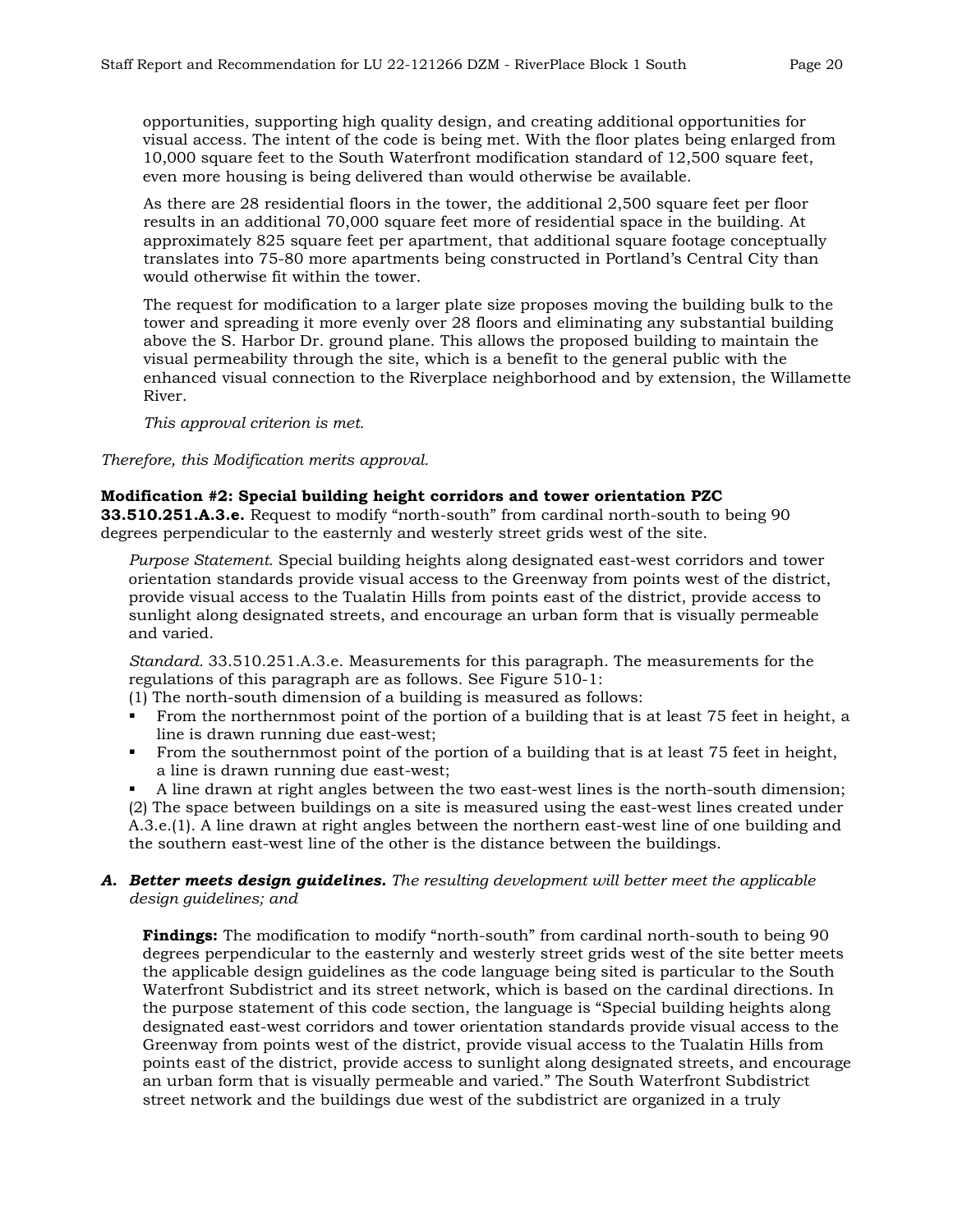north-south and east-west direction. As such, the code language matches the street network in that area.

In RiverPlace, the area due west of RiverPlace and most of the Central City of downtown, the street network is rotated approximately 20 degrees east of north. As such, the modification seeks to revise the code language such that it recognizes the orientation of the street grid in this area and have the building registered to its street grid and the grid due west of the site to meet the same intent as South Waterfront where buildings are registered and oriented along the street network in which the buildings are developed. This modification better meets the applicable design guidelines *A1 Integrate the River, A2 Emphasize Portland Themes* and *C1 Enhance View Opportunities*.

*This approval criterion is met.*

*B. Purpose of the standard. On balance, the proposal will be consistent with the purpose of the standard for which a modification is requested.*

**Findings:** The purpose of the standard is that along designated east-west corridors, tower orientation standards will provide visual access to the Greenway from points west of the district, provide visual access to the Tualatin Hills from points east of the district, provide access to sunlight along designated streets, and encourage an urban form that is visually permeable and varied.

The proposal to modify the way the Code is applied such that the buildings are arranged on the street network is entirely consistent with the purpose statement of the standard. The standard is about providing views through the site in an easterly and westerly direction along east-west corridors and streets. The modification to the manner in which this code language is applied recognizes the street network around RiverPlace and its unique characteristic compared to South Waterfront.

This proposal meets the standard by meeting the intent of the code relative to the immediately surrounding street grid and not the wording that was used to tie tower orientation to a cardinal direction.

*This approval criterion is met.* 

*Therefore, this Modification merits approval.* 

**Modification #3: Ground Floor Windows, North Elevation PZC 33.510.220.B** - Request to reduce the ground floor window requirements from at least 40 percent to 26 percent of the ground level wall areas; and,

**Modification #4: Ground Floor Windows, South Elevation PZC 33.510.220** - Request to reduce the ground floor window requirements from least 40 percent to 21 percent of the ground level wall areas.

*Purpose Statement.* In the Central City plan district, blank walls on the ground level of buildings are limited in order to:

- Provide a pleasant, rich, and diverse pedestrian experience by connecting activities occurring within a structure to adjacent sidewalk areas;
- Encourage continuity of retail and service uses;
- Encourage surveillance opportunities by restricting fortress-like facades at street level;
- Avoid a monotonous pedestrian environment; and
- The plan district modifications to the base zone standards for ground floor windows are intended to promote ground floor windows in a larger number of situations than in the base zones and to provide additional flexibility in meeting the standard.

*Standard.* To meet the standards, ground floor windows must be windows that allow views into work areas or lobbies, or be windows in pedestrian entrances. Windows into storage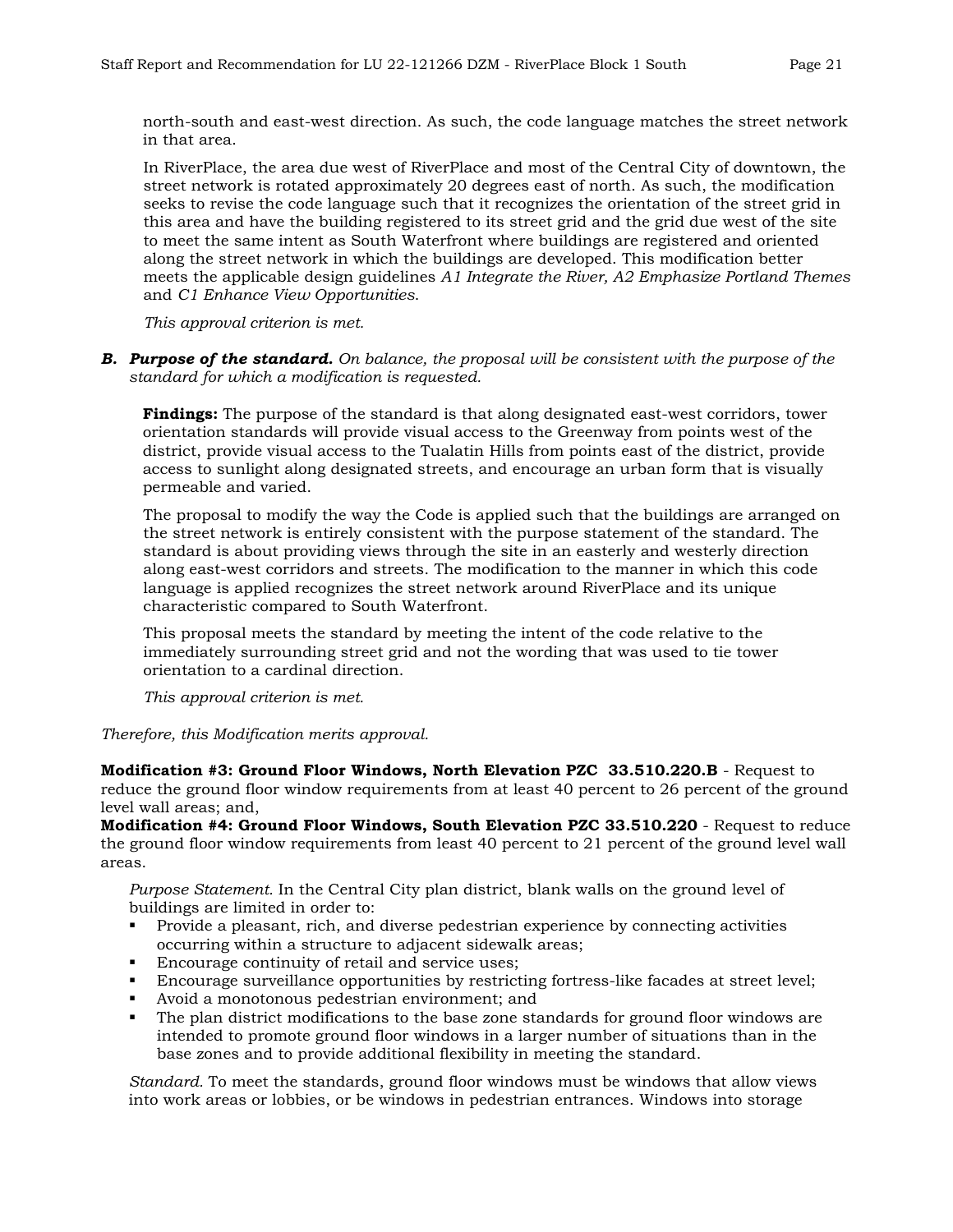areas, vehicle parking areas, garbage and recycling areas, mechanical and utility areas and display cases attached to outside walls do not qualify. Windows into bicycle parking areas are allowed to qualify for up to 25 percent of the ground floor windows coverage requirement. The bottom of the windows of nonresidential spaces must be no more than 4 feet above the finished grade.

All other ground level facades that face a street lot line, sidewalk, plaza, or other publicly accessible open area or right-of-way must have windows that cover at least 40 percent of the ground level wall area. For street facing facades of dwelling units the regulations of 33.130.230.B.4 apply. For the purposes of this standard, ground level wall area includes all exterior wall area from 2 feet to 10 feet above the finished grade.

#### *A. Better meets design guidelines. The resulting development will better meet the applicable design guidelines; and*

**Findings:** The modification to reduce the ground floor window requirements from at least 40 percent to 26 percent of the ground level wall areas on the North Elevation and from least 40 percent to 21 percent of the ground level wall areas on the South Elevation will better meet applicable design guidelines *A5 Enhance, Embellish & Identify Areas, B1 Reinforce and Enhance the Pedestrian System* and *B4 Provide Stopping and Viewing Places*. The proposed development will provide two needed pedestrian connections along a very steep grade differential (two stories across 100 linear feet) and these connections will also provide pleasant and interesting environments:

North Elevation: To the north, there is a challenging elevational drop of about 17 feet from the west to the east. The Pedestrian Accessway that bisects Block 1 here offers an opportunity to use the path and open space to create an inviting experience for pedestrians to move through and also stop and rest within the neighborhood (C.12). The stair that connects the east and west sides splays out near the bottom to spill out to the main entrance plaza along S. Harbor Place (future "A" Street) at the east. The design for the Pedestrian Accessway includes lush landscaping with multi-stemmed trees that will be accented by a slender forest of columns supporting the roof and carrying through into the main lobby space.

South Elevation: To the south, there is a challenging elevational drop of about 20 feet from the west to the east. The South Pedestrian Connection here offers an opportunity to use the path, ramps and open space to create another inviting experience for pedestrians within the neighborhood (C.12). The ramp includes seating at the wider landings to stop and rest. The frontage includes residential units at the higher level looking down into the open area, and three of the units will have Juliet-style balconies that open towards the open area (C.13). At mid-level the ramp angles back towards the building to a glazed entry for building residents and bikes. The ramp then angles away from the building and the less actives uses towards the east of the frontage, such as loading, and then returns at the bottom of the slope to join the new sidewalk. At the base of the ramps is an open grassy area which will provide a usable, flatter lawn area for more active uses for local residents.

Both elevations feature ventilation, which is also a necessary requirement of building functionality, but unpleasant to experience up close. Both paths provide landscaping and angle away from these elements where they occur.

*This approval criterion is met.* 

*B. Purpose of the standard. On balance, the proposal will be consistent with the purpose of the standard for which a modification is requested.*

**Findings:** The purpose of the standard is to limit blank walls on the ground level of buildings in order to provide a pleasant, rich, and diverse pedestrian experience by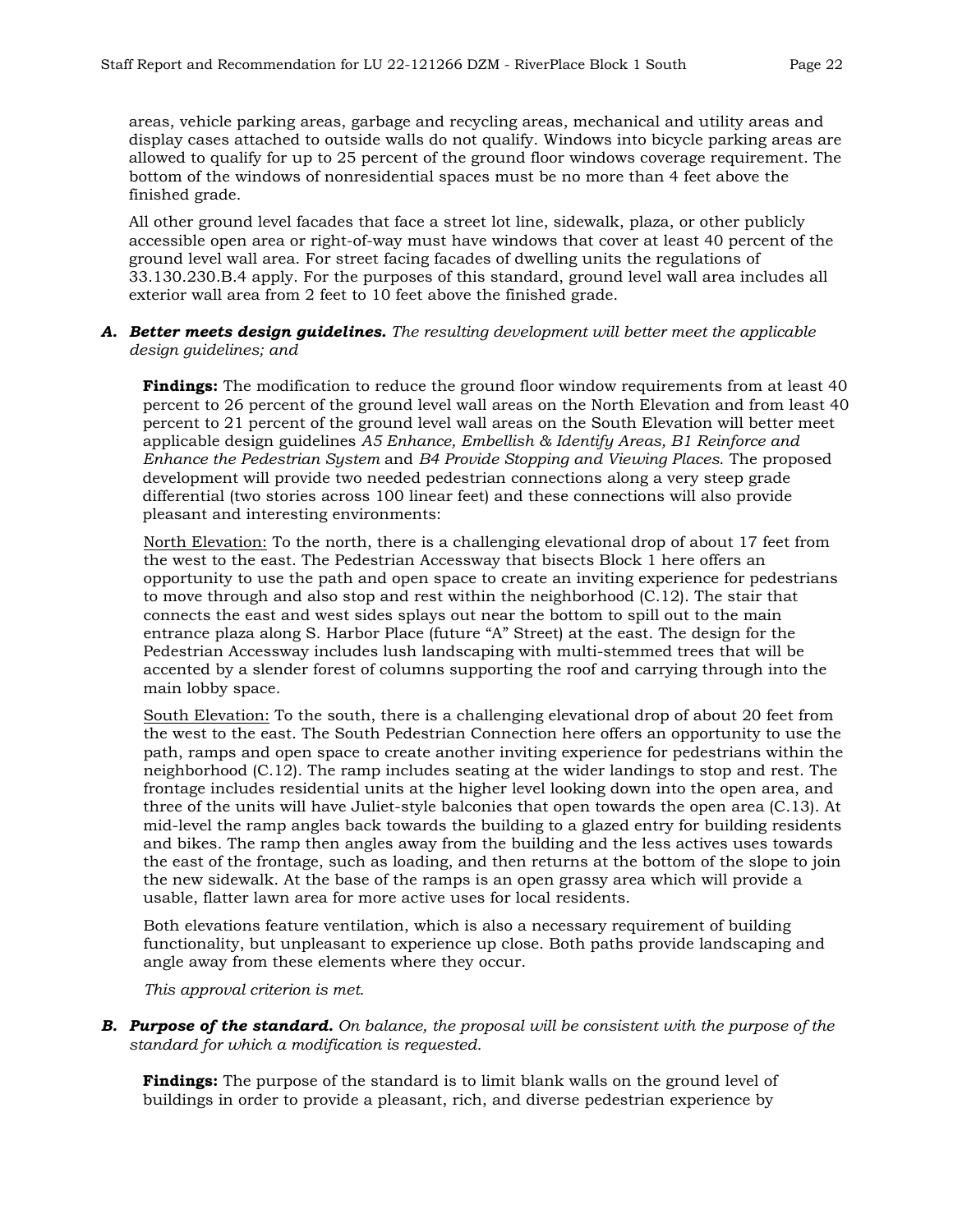connecting activities occurring within a structure to adjacent sidewalk areas; encourage continuity of retail and service uses; encourage surveillance opportunities by restricting fortress-like facades at street level; avoid a monotonous pedestrian environment; and in the Central City Plan District to promote ground floor windows in a larger number of situations than in the base zones and to provide additional flexibility in meeting the standard.

The proposed development will provide two new, much needed pedestrian connections along a very steep grade differential (two stories across 100 linear feet), and through careful landscape treatment, will provide a pleasant and interesting environment. The proposed solution meets the intent described in the Purpose statement for pedestrians and the zoning code specifically describes modifications being allowed for conditions like this where the ground floor is primarily in storage, parking, or loading areas:

North Elevation:In the purpose statement for Ground Floor Windows blank walls are limited in order to provide a pleasant, rich, and diverse pedestrian experience, encourage surveillance opportunities at street level, and avoid a monotonous pedestrian environment.

With the new circulation being provided where there is currently none, the design along the north and south elevations increases eyes and activity in those areas. The design of the space directly adjacent to these walls will be a uniquely natural environment creating an interesting pedestrian experience similar to a park-like setting to avoid a monotonous pedestrian environment.

To mitigate the impact, on the north facade of the building two vertical window openings are proposed along the Pedestrian Accessway that would be translucent and subtly illuminated. These would not be vision glass, as they look into a storage area (and future car parking). This would increase the perceived visibility onto the open space, while the light would increase the sense of security at night and likelihood of safer passage.

To further encourage the use of the Pedestrian Accessway adjacent to the north facade, the proposal also includes locations for site-specific art to be landmarks for the neighborhood.

South Elevation: In the purpose statement for Ground Floor Windows blank walls are limited in order to provide a pleasant, rich, and diverse pedestrian experience, encourage surveillance opportunities at street level, and avoid a monotonous pedestrian environment.

With the new circulation being provided where there is currently none, the design along the south elevation increases eyes and activity in those areas. The design of the space directly adjacent to these walls will be a uniquely natural environment creating an interesting pedestrian experience similar to a park-like setting to avoid a monotonous pedestrian environment.

To mitigate the impact, the proposal creates a stronger connection between the building and the South Pedestrian Connection by creating a much-improved pathway connection and lushly landscaped experience by working with PBOT to design and manage a broader transverse pathway that spans both properties. This allows for a wider, more comfortable pathway with larger landings for places of rest and seating. The design, management, and incorporation of adjacent PBOT property in the Southern Pedestrian Connection benefits residents of the neighborhood as well as visitors with a better functioning connection through the open space as well as enhancing the PBOT property with a more lushly planted edge to the S Harbor Drive Trail that includes larger trees and shrubs for habitat and improved right-of-way edge. This space is envisioned to be very park-like and contain larger trees and shrubs that will provide increased habitat for birds and other local wildlife. The smaller scale plantings in the open space will be chosen to be of particular interest to bees and other pollinators.

*This approval criterion is met.* 

*Therefore, these two Modifications merits approval.*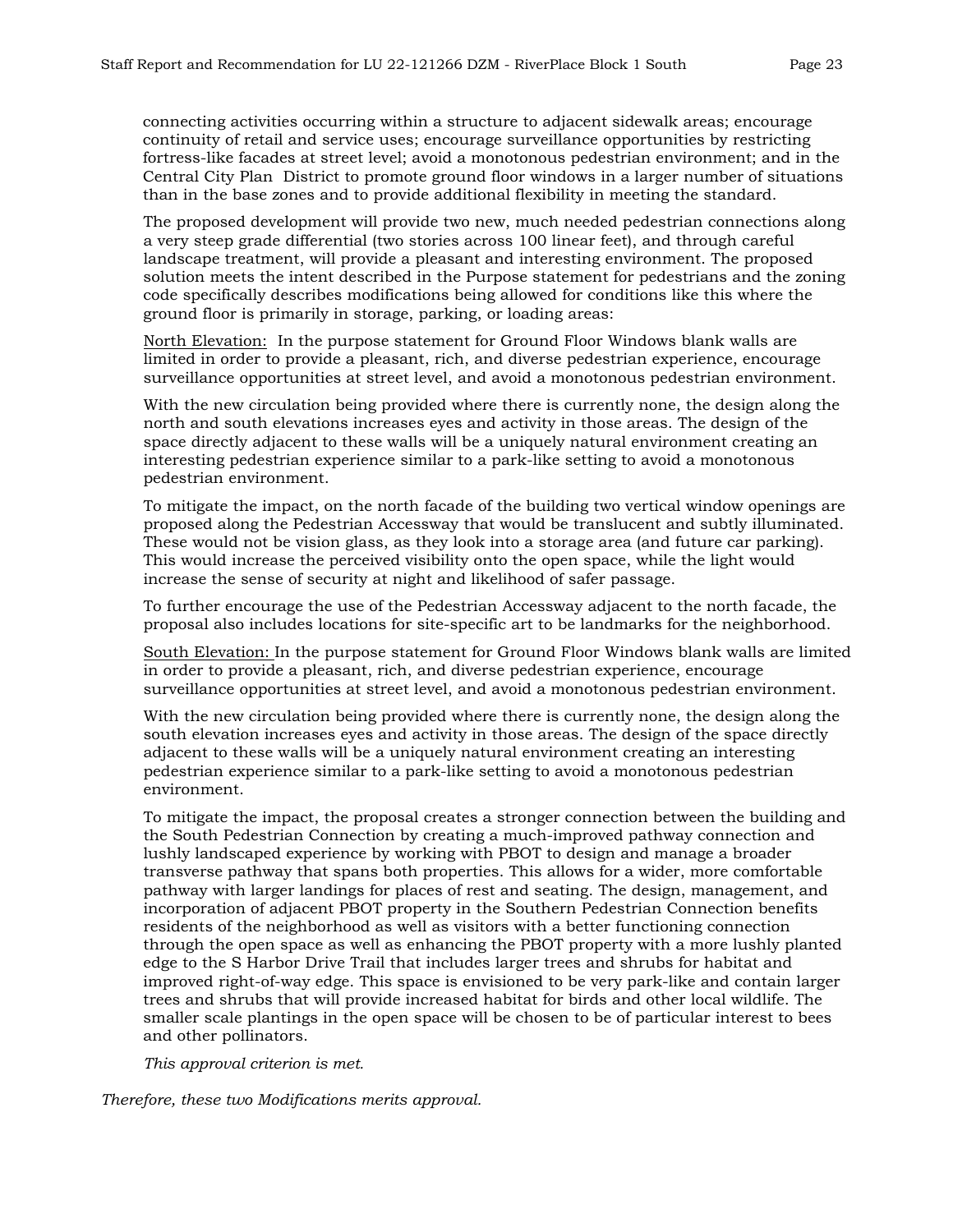**Modification #5: Ecoroofs PZC 33.510.243.** Request to reduce the eco-roof coverage from 60 percent (100 percent with 40 percent allowance for services) to 55 percent.

*Purpose Statement*: Ecoroofs provide multiple complementary benefits in urban areas, including stormwater management, reduction of air temperatures, mitigation of urban heat island impacts, air quality improvement, urban green spaces, and habitat for birds, plants and pollinators. The standards are intended to:

- Maximize the coverage of ecoroofs;
- Allow for the placement of structures and other items that need to be located on roofs; and
- Support the architectural variability of rooftops in the Central City

*Standard:* 33.130.243.B.1 Ecoroof standard. The ecoroofs, including required firebreaks between ecoroofs areas, must cover 100 percent of the building roof area, except that up to 40 percent of the building roof area can be covered with a combination of the following. Roof top parking does not count as roof area. Roof area that has a slope greater than 25% does not count as roof area:

- a. Mechanical equipment, housing for mechanical equipment, and required access to, or clearance from, mechanical equipment;
- b. Areas used for fire evacuation routes;
- c. Stairwell and elevator enclosures;
- d. Skylights;
- e. Solar panels;
- f. Wind turbines;
- g. Equipment, such as pipes and pre-filtering equipment, used for capturing or directing rainwater to a rainwater harvesting system; or
- h. Uncovered common outdoor areas. Common outdoor areas must be accessible through a shared entrance.

## *A. Better meets design guidelines. The resulting development will better meet the applicable design guidelines; and*

**Findings:** The proposed development requests a modest modification to reduce the eco-roof coverage from 60 percent (100 percent with 40 percent allowance for services) to 58 percent. With this modest modification request, the proposal will better meet the applicable design guidelines *A5 Enhance, Embellish & Identify Areas* and *C11 Integrate Roofs and Use Rooftops* in the following ways:

This development will provide two new, much needed pedestrian connections along a very steep grade differential (two stories across 100 linear feet). The South Pedestrian Connection and the Pedestrian Accessway will provide two publicly accessible, richly landscaped westeast connections from the Harbor Drive Trail towards the river, which will enhance the character of the local rights-of-way and provide pleasant, rich, and diverse pedestrian experience. The landscaped nature of the podium roof will continue this pervasive landscape theme.

To mitigate the impact of this modest request, from 60% to 58%, the applicant has worked with PBOT at the South Pedestrian Connection to design and manage a broader transverse pathway the spans both properties. This allows for a wider, more comfortable pathway with larger landings for places of rest and seating. The design, management, and incorporation of adjacent PBOT property in the Southern Pedestrian Connection benefits residents of the neighborhood as well as visitors with a better functioning connection through the open space as well as enhancing the PBOT property with a more lushly planted edge to the S Harbor Drive Trail that includes larger trees and shrubs for habitat and improved right-ofway edge. This space is envisioned to be very park-like and contain larger trees and shrubs that will provide increased habitat for birds and other local wildlife. The smaller scale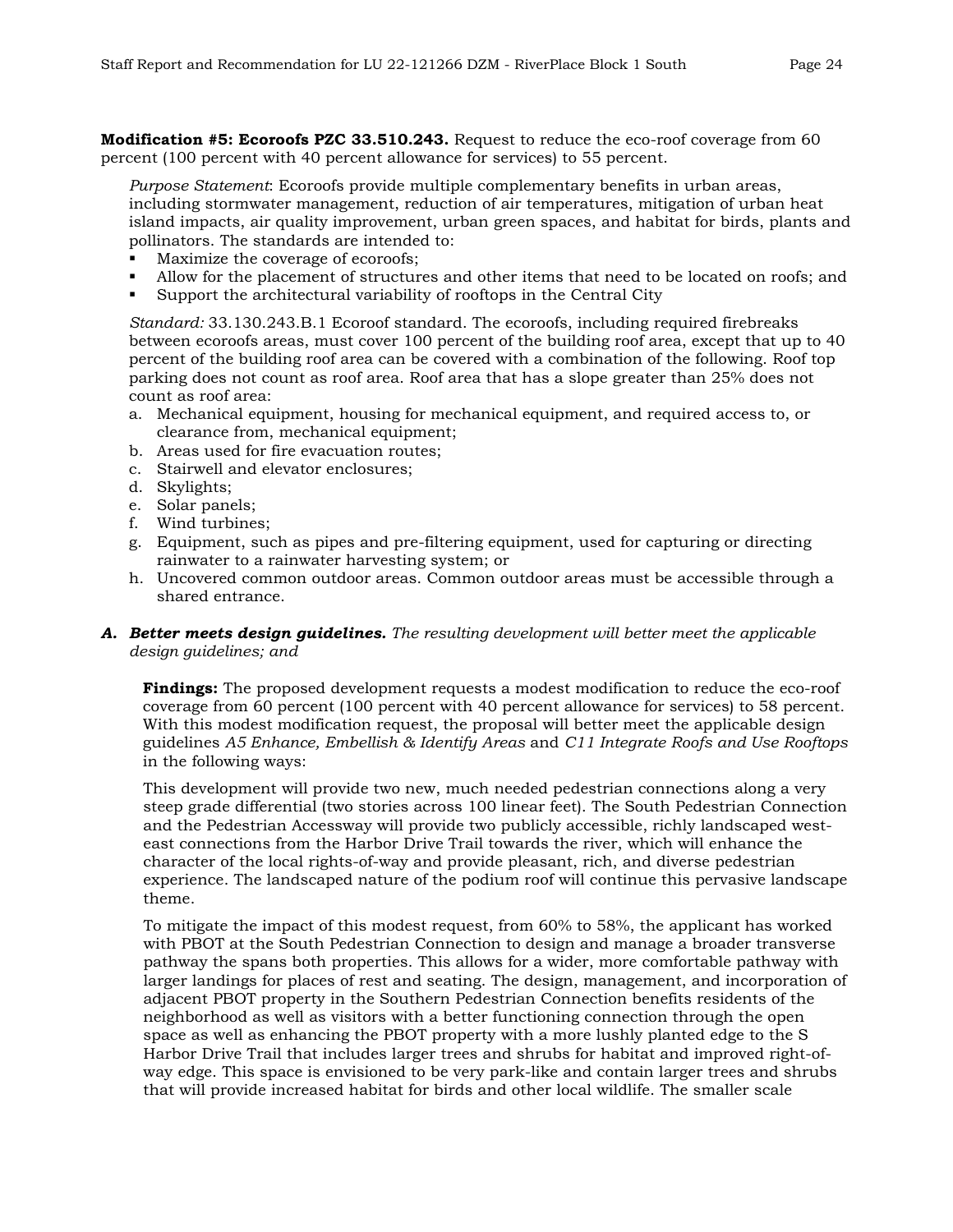plantings in the open space will be chosen to be of particular interest to bees and other pollinators.

*This approval criterion is met.* 

*B. Purpose of the standard. On balance, the proposal will be consistent with the purpose of the standard for which a modification is requested.*

**Findings:** The purpose of the standard is to provide multiple complementary benefits in urban areas, including stormwater management, reduction of air temperatures, mitigation of urban heat island impacts, air quality improvement, urban green spaces, and habitat for birds, plants and pollinators. The standards are intended to maximize the coverage of ecoroofs, allow for the placement of structures and other items that need to be located on roofs; and support the architectural variability of rooftops in the Central City. As noted above the proposal includes two new, richly landscaped pedestrian connections along a very steep grade differential (two stories across 100 linear feet) and a richly landscaped podium roof. These spaces, long with ecoroof on the tower, will provide the multiple benefits of stormwater management, reduction of air temperatures, mitigation of urban heat island impacts, air quality improvement, urban green spaces, and habitat for birds, plants and pollinators

To mitigate the impact of this modest reduction in ecoroof percentages, where possible on the podium, the proposal has increased the soil depth associated with the eco-roof to allow for a more intensive and lusher eco-roof with larger, taller plantings that provide the needed filtration.

*This approval criterion is met.* 

*Therefore, this Modification merits approval.* 

#### **Development Standards**

Unless specifically required in the approval criteria listed above, this proposal does not have to meet the development standards in order to be approved during this review process. The plans submitted for a building or zoning permit must demonstrate that all development standards of Title 33 can be met, or have received an Adjustment or Modification via a land use review prior to the approval of a building or zoning permit.

Additionally, from the Final Findings for the recently approved Central City Master Plan (CCMS) for this site LU 21-053731 CCMS:

*This approved Central City Master Plan is vested in the Zoning Code regulations that were in effect when this complete land use review application was submitted. Future land use review applications (including subsequent applications for individual buildings or other development) that are reliant on this approved Master Plan are vested in the Zoning Code in effect when this approved Master Plan application was submitted.* 

*Amendments to this approved Central City Master Plan are vested in the amendment process in effect at the time the Central City Master Plan application was submitted but amended elements are subject to the Zoning Code in effect at the time of the amendment application submittal.* 

*This vesting will be limited to the timeframe covered by the Central City Master Plan per 33.510.255.J. Duration.*

## **CONCLUSIONS**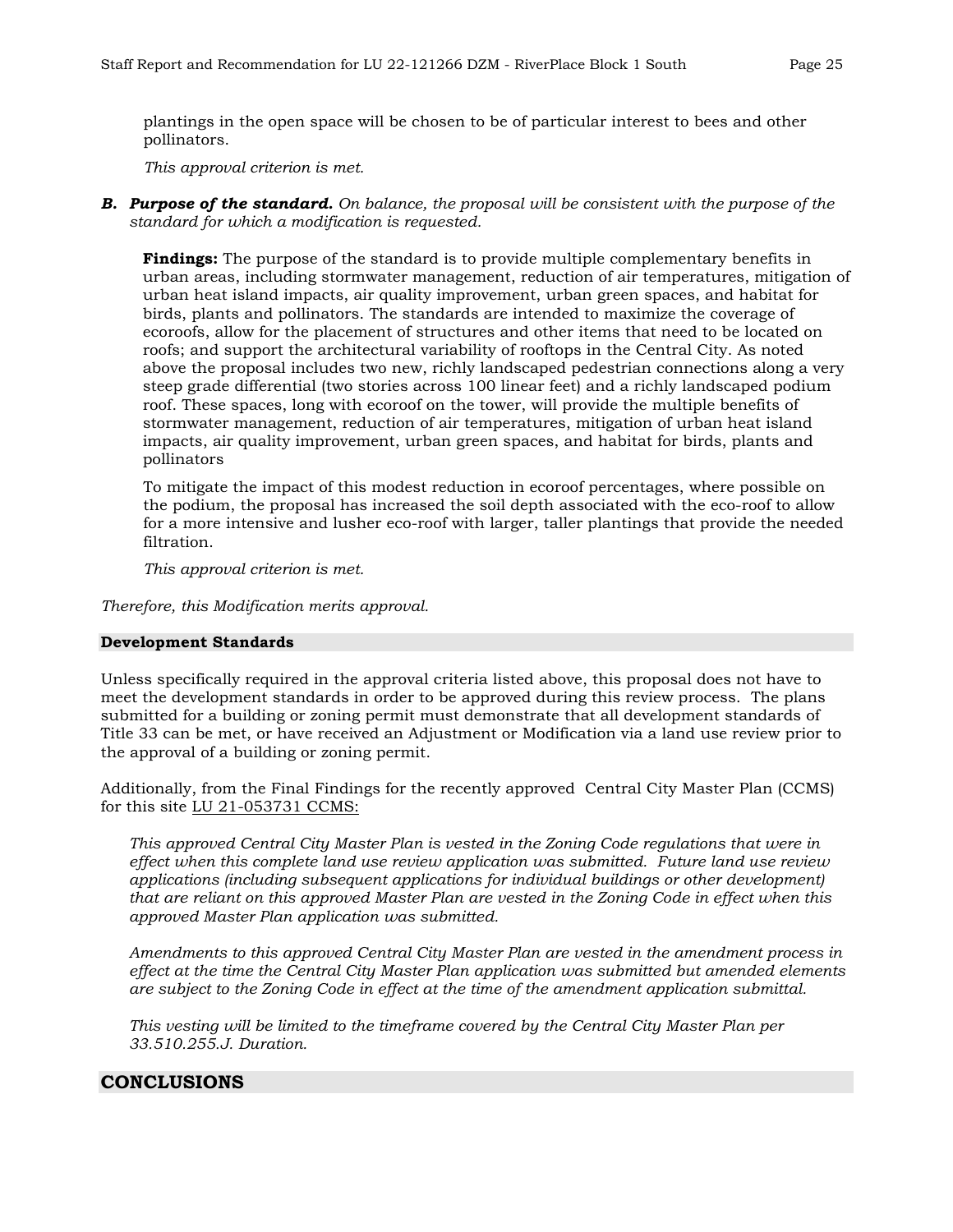The design review process implements the Design overlay zone, strengthening these areas as places designed for people. Design review supports development that builds on context, contributes to the public realm, and provides high quality and resilient buildings and public spaces.

At this time, the staff report does not yet recommended approval due to:

- The Bureau of Environmental Services and the Bureau of Transportation Engineering cannot yet recommend approval (Exhibits E1.a and E2.b)
- Although the majority of the approval criteria have been shown to be met, there remain some outstanding items:
	- Location of light fixtures on the west and south elevations (CCFDG's B2, B6 and C12).
	- Gauges of metal panels, samples of the wood-toned and corrugated metal paneling, and a clear indication needed of where corrugation is proposed are all needed (CCFDG C2).

## **TENTATIVE STAFF RECOMMENDATION**

(May be revised upon receipt of new information at any time prior to the Design Commission decision)

Denial

**Procedural Information.** The application for this land use review was submitted on March 10, 2022, and was determined to be complete on 05/06/2022.

*Zoning Code Section 33.700.080* states that Land Use Review applications are reviewed under the regulations in effect at the time the application was submitted, provided that the application is complete at the time of submittal, or complete within 180 days.

As noted above, per the recently approved Central City Master Plan (CCMS) for this site LU 21- 053731 CCMS, "Future land use review applications (including subsequent applications for individual buildings or other development) that are reliant on this approved Master Plan are vested in the Zoning Code in effect when this approved Master Plan application was submitted. Because the Central City Master Plan Review application for this site, LU 21-053731 CCMS, was submitted on June 3, 2021, this application was reviewed against the Zoning Code in effect on June 3, 2021.

*ORS 227.178* states the City must issue a final decision on Land Use Review applications within 120-days of the application being deemed complete. The 120-day review period may be waived or extended at the request of the applicant. In this case, the applicant did not waive or extend the 120-day review period. Unless further extended by the applicant, **the 120 days will expire on: September 3, 2022.**

#### **Some of the information contained in this report was provided by the applicant.**

As required by Section 33.800.060 of the Portland Zoning Code, the burden of proof is on the applicant to show that the approval criteria are met. The Bureau of Development Services has independently reviewed the information submitted by the applicant and has included this information only where the Bureau of Development Services has determined the information satisfactorily demonstrates compliance with the applicable approval criteria. This report is the recommendation of the Bureau of Development Services with input from other City and public agencies.

**Conditions of Approval.** If approved, this project may be subject to a number of specific conditions, listed above. Compliance with the applicable conditions of approval must be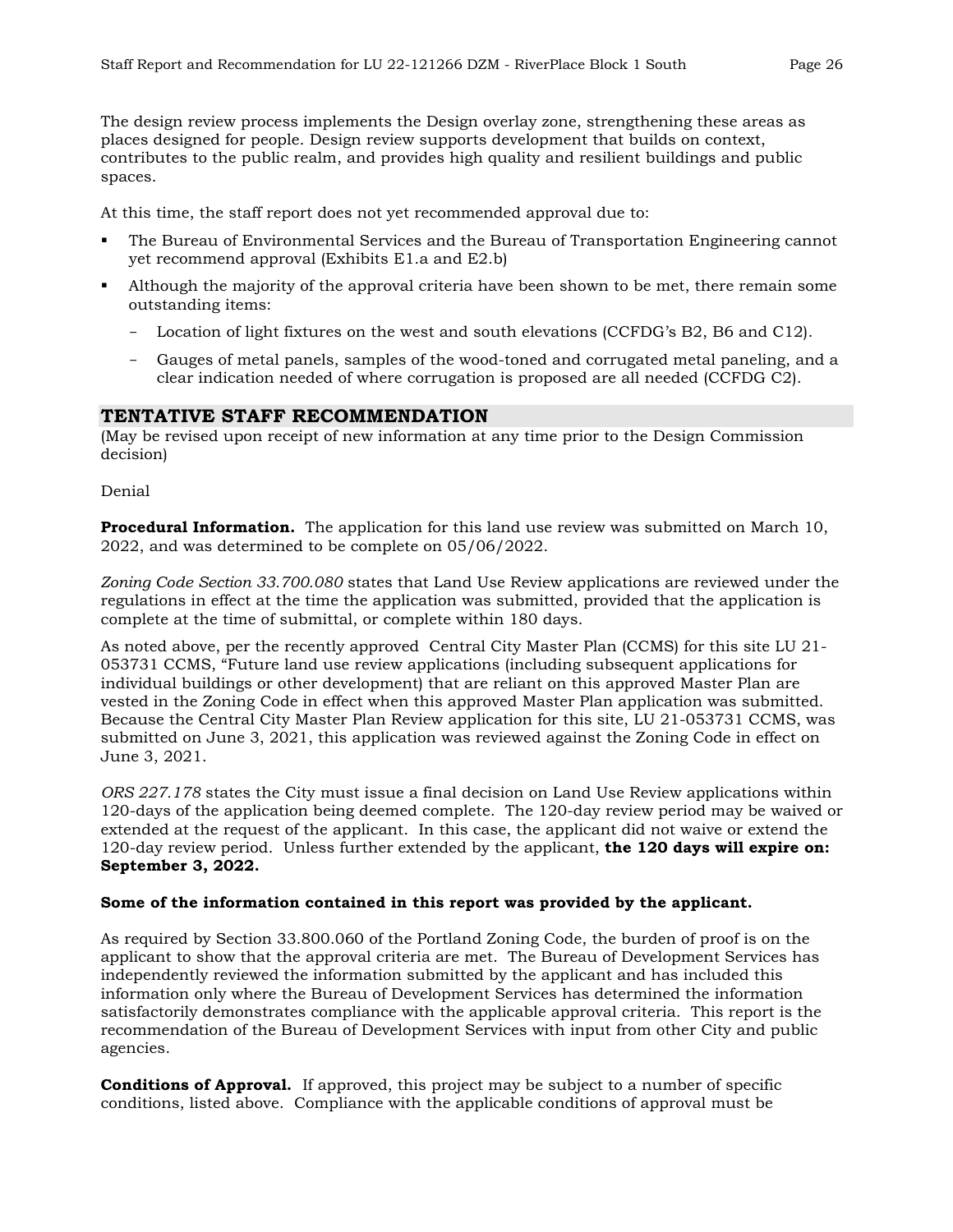documented in all related permit applications. Plans and drawings submitted during the permitting process must illustrate how applicable conditions of approval are met. Any project elements that are specifically required by conditions of approval must be shown on the plans, and labeled as such.

These conditions of approval run with the land, unless modified by future land use reviews. As used in the conditions, the term "applicant" includes the applicant for this land use review, any person undertaking development pursuant to this land use review, the proprietor of the use or development approved by this land use review, and the current owner and future owners of the property subject to this land use review.

**This report is not a decision. The review body for this proposal is the Design Commission who will make the decision on this case.** This report is a recommendation to the Design Commission by the Bureau of Development Services. The review body may adopt, modify, or reject this recommendation. The Design Commission will make a decision about this proposal at the hearing or will grant a continuance. Your comments to the Design Commission can be mailed c/o the Design Commission, 1900 SW Fourth Ave., Suite 5000, Portland, OR 97201 or faxed to 503-823-5630.

You will receive mailed notice of the decision if you write a letter received before the hearing or testify at the hearing, or if you are the property owner or applicant. This Staff Report will be posted on the Bureau of Development Services website at

[http://www.portlandoregon.gov/bds/35625.](http://www.portlandoregon.gov/bds/35625) Land use review notices are listed on the website by the District Coalition in which the site is located; the District Coalition for this site is identified at the beginning of this staff report. You may review the file on this case at the Development Services Building at 1900 SW Fourth Ave., Suite 5000, Portland, OR 97201.

**Appeal of the decision**. The decision of the Design Commission may be appealed to City Council, who will hold a public hearing. If you or anyone else appeals the decision of the Design Commission, only evidence previously presented to the Design Commission will be considered by the City Council.

**Who can appeal**: You may appeal the decision only if you write a letter which is received before the close of the record for the hearing, if you testify at the hearing, or if you are the property owner/applicant. Appeals must be filed within 14 days of the decision. **Appeals must be filed within 14 days of the decision. An appeal fee of \$5,513.00 will be charged.**

**Appeal Fee Waivers:** Neighborhood associations recognized by the Office of Neighborhood Involvement may qualify for a waiver of the appeal fee provided that the association has standing to appeal. The appeal must contain the signature of the Chairperson or other person authorized by the association, confirming the vote to appeal was done in accordance with the organization's bylaws.

Neighborhood associations, who wish to qualify for a fee waiver, must complete the Type III Appeal Fee Waiver Request for Organizations Form and submit it prior to the appeal deadline. The Type III Appeal Fee Waiver Request for Organizations Form contains instructions on how to apply for a fee waiver, including the required vote to appeal.

#### **Recording the final decision.**

If this Land Use Review is approved the final decision will be recorded with the Multnomah County Recorder.

 *Unless appealed,* the final decision will be recorded after **a decision is rendered** by the Bureau of Development Services.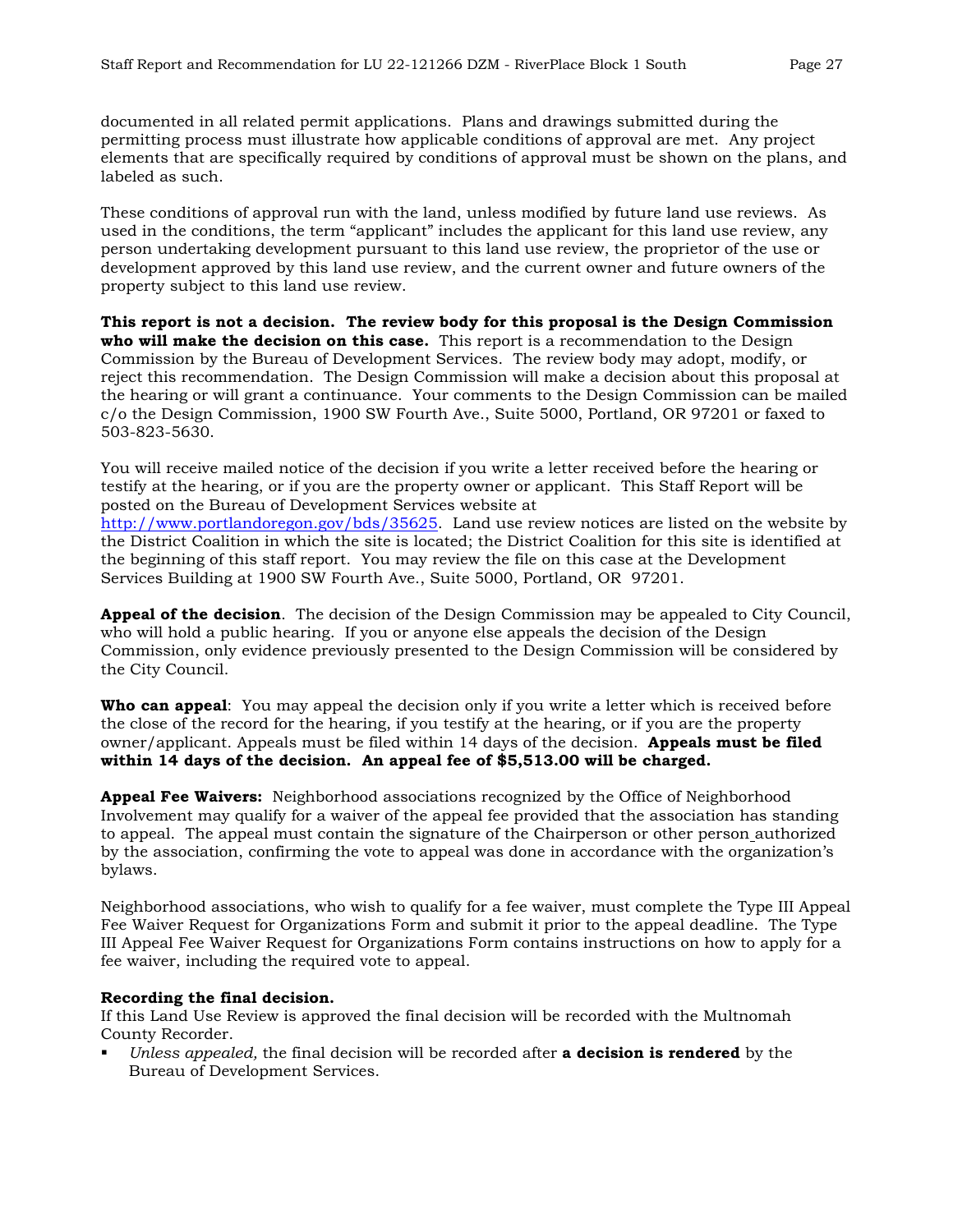The applicant, builder, or a representative does not need to record the final decision with the Multnomah County Recorder.

For further information on your recording documents please call the Bureau of Development Services Land Use Services Division at 503-823-0625.

**Expiration of this approval.** An approval expires three years from the date the final decision is rendered unless a building permit has been issued, or the approved activity has begun.

Where a site has received approval for multiple developments, and a building permit is not issued for all of the approved development within three years of the date of the final decision, a new land use review will be required before a permit will be issued for the remaining development, subject to the Zoning Code in effect at that time.

Zone Change and Comprehensive Plan Map Amendment approvals do not expire.

**Applying for your permits**. A building permit, occupancy permit, or development permit may be required before carrying out an approved project. At the time they apply for a permit, permittees must demonstrate compliance with:

- All conditions imposed herein;
- All applicable development standards, unless specifically exempted as part of this land use review;
- I All requirements of the building code; and
- All provisions of the Municipal Code of the City of Portland, and all other applicable ordinances, provisions and regulations of the City.

Planner's Name: Grace Jeffreys Date: June 21, 2022

#### **EXHIBITS -** NOT ATTACHED UNLESS INDICATED

- A. Applicant's Submittals
	- 1. Original LUR Application Narrative
	- 2. Original LUR Application C Exhibits
	- 3. Original LUR Application Appendix
	- 4. Original LUR Application Neighborhood Contact
	- 5. Revised Narrative 5-6-22
	- 6. Revised C Exhibits 5-6-22
	- 7. Revised Appendix 5-6-22
	- 8. Request to deem complete 5-6-22
	- 9. Revised Narrative 5-16-22
	- 10. Revised C Exhibits C.1-59 5-16-22
	- 11. Revised Appendix 5-16-22
	- 12. Enlarged podium level elevations C.60 and C.61 5-21-22
- B. Zoning Map (attached):
	- 1. Zoning
- C. Plans & Drawings:
	- 1. Cover Page
	- 2. Table of Contents
	- 3. Introduction
	- 4. RiverPlace Master Plan Overview
	- 5. RiverPlace Master Plan Overview
	- 6. RiverPlace Master Plan Overview
	- 7. RiverPlace Master Plan Overview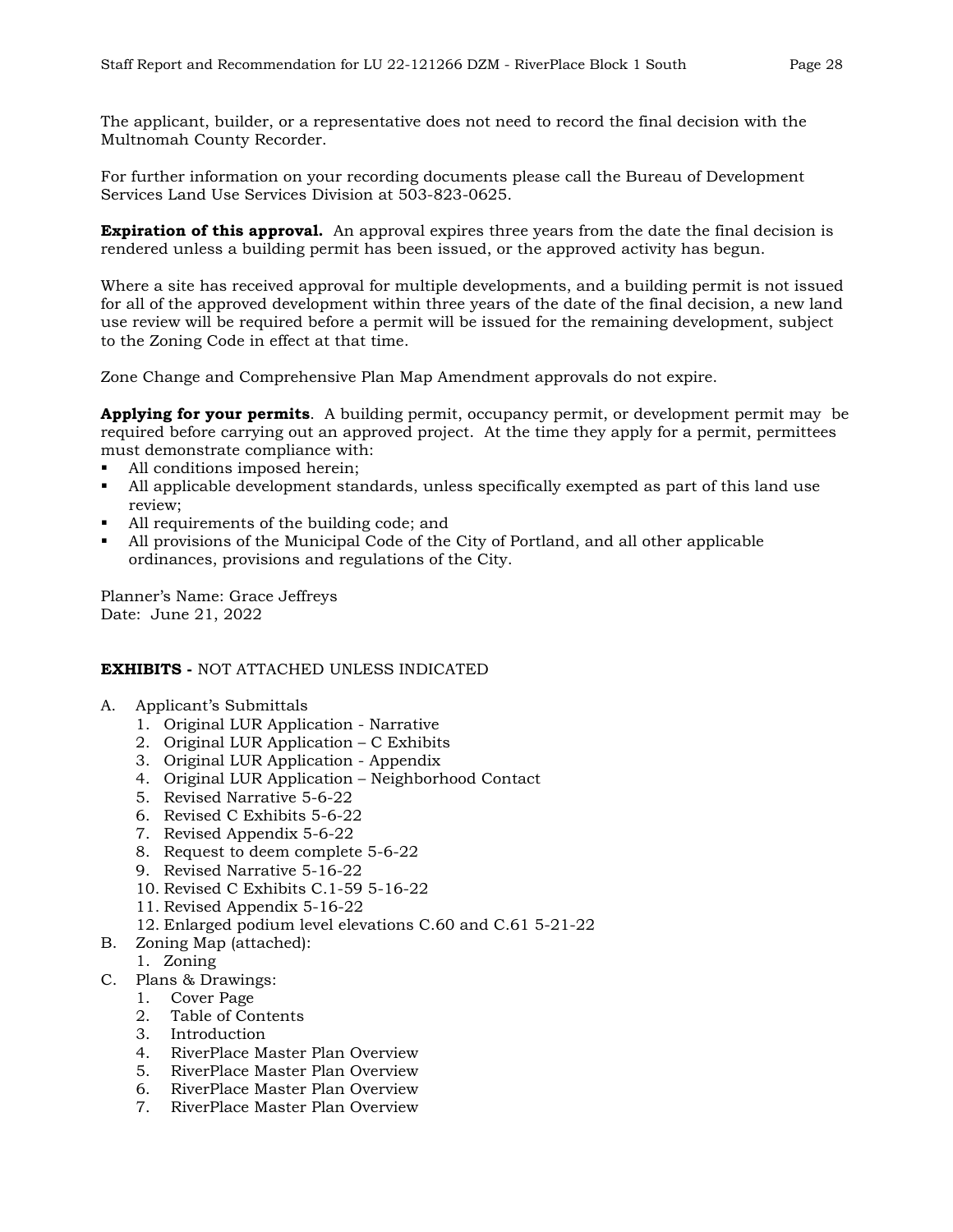- 8. RiverPlace Master Plan Overview<br>9. RiverPlace Master Plan Overview
- 9. RiverPlace Master Plan Overview
- 10. Site Plan **(Attached)**
- 11. Architectural Floor Plans
- 12. Architectural Floor Plans
- 13. Architectural Floor Plans
- 14. Architectural Floor Plans
- 15. Architectural Floor Plans
- 16. Building Elevations
- 17. Building Elevations **(Attached)**
- 18. Building Elevations
- 19. Building Elevations
- 20. Building Elevations **(Attached)**
- 21. Building Elevations
- 22. Building Elevations
- 23. Building Elevations **(Attached)**
- 24. Building Elevations
- 25. Building Sections
- 26. Building Sections
- 27. Wall Section Composite Sheets
- 28. Wall Section Composite Sheets
- 29. Wall Section Composite Sheets
- 30. Wall Section Composite Sheets
- 31. Wall Section Composite Sheets
- 32. Wall Section Composite Sheets
- 33. Wall Section Composite Sheets
- 34. Wall Section Composite Sheets
- 35. Wall Section Composite Sheets
- 36. Wall Section Composite Sheets
- 37. Wall Section Composite Sheets
- 38. Exterior Lighting Plans Ground Floor
- 39. Exterior Lighting Plans Level 02
- 40. Exterior Lighting Plans Typical Level
- 41. Exterior Lighting Plans Level 23
- 42. Landscape Plans CCMP
- 43. Landscape Plans Overall
- 44. Landscape North Pedestrian Access
- 45. Landscape North Pedestrian Access
- 46. Landscape North Pedestrian Access
- 47. Landscape North Pedestrian Access
- 48. Landscape Level 2 rooftop
- 49. Landscape Level 2 rooftop
- 50. Landscape South Pedestrian Access Existing Conditions
- 51. Landscape South Pedestrian Access Proposed
- 52. Landscape South Pedestrian Access Proposed
- 53. Landscape South Pedestrian Access Proposed
- 54. Landscape South Pedestrian Access Proposed
- 55. Existing Tree Plan
- 56. Proposed Tree Plan
- 57. Landscape Grading Plan
- 58. Lighting Concept Plan
- 59. Utility + Grading Plan
- 60. Enlarged Podium Elevations East and North
- 61. Enlarged Podium Elevations West and South
- D. Notification information: